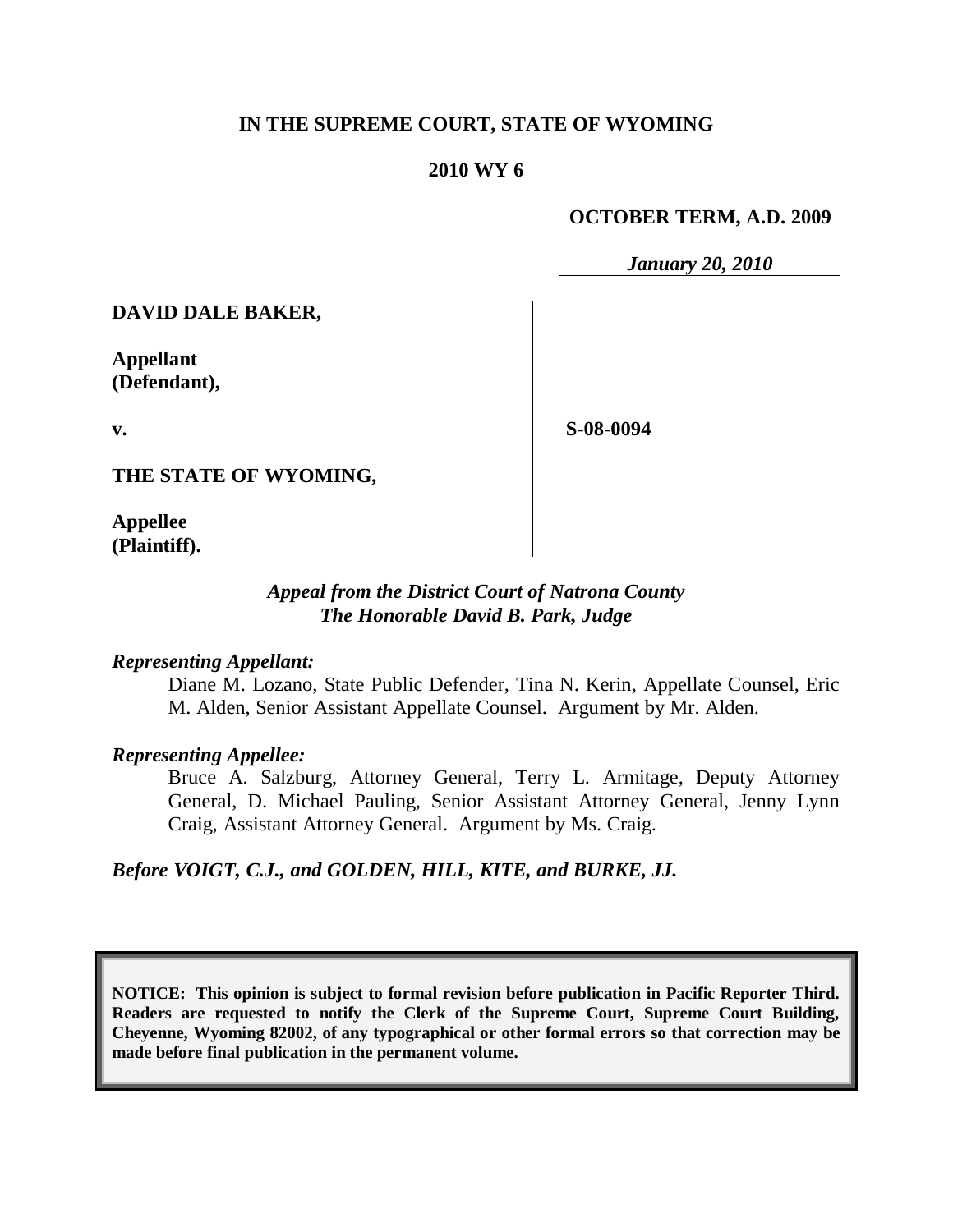## **HILL,** Justice.

[¶1] A jury convicted David Dale Baker of one count of possessing controlled substance precursors with intent to engage in a clandestine laboratory operation associated with that crime, three counts of conspiracy, and two counts of child endangerment. He was sentenced to concurrent terms of six to eight years on the first four counts, and concurrent terms of eighteen to twenty-four months on the child endangerment charges. The two terms, however, were to be served consecutively. On appeal, Baker advances arguments regarding whether the search of his home was proper, whether the trial court erred in denying his Motion for Judgment of Acquittal, whether the trial court erred in its instructions to the jury, whether he was denied effective assistance of counsel, and whether merger of offenses, both with respect to charging and sentencing, applies in his case. We affirm in part, and, for sentencing purposes, remand in part.

## **ISSUES**

[¶2] Baker states the issues as follows:

- 1. Evidence seized during the warrantless search of Mr. Baker's home and garage should have been suppressed.
- 2. The Trial Court should have granted Mr. Baker"s Motion for Acquittal on Counts V and VI.
- 3. The trial court's instruction to the jury on the elements of W.S. § 6-4-405(a)(ii) failed to clarify that the presence of the child must be contemporaneous with the manufacturing activity.
- 4. The trial court applied the wrong conspiracy statute and failed to instruct the jury on the proper elements of conspiracy.
- 5. Mr. Baker was not provided effective assistance of counsel.
- 6. Counts II, III, and IV should merge for both charging and sentencing.

The State rephrases the issues this way:

- 1. The district court did not err when it denied [Baker"s] motion to suppress evidence.
- 2. The district court did not err when it denied [Baker"s] Motion for Judgment of Acquittal.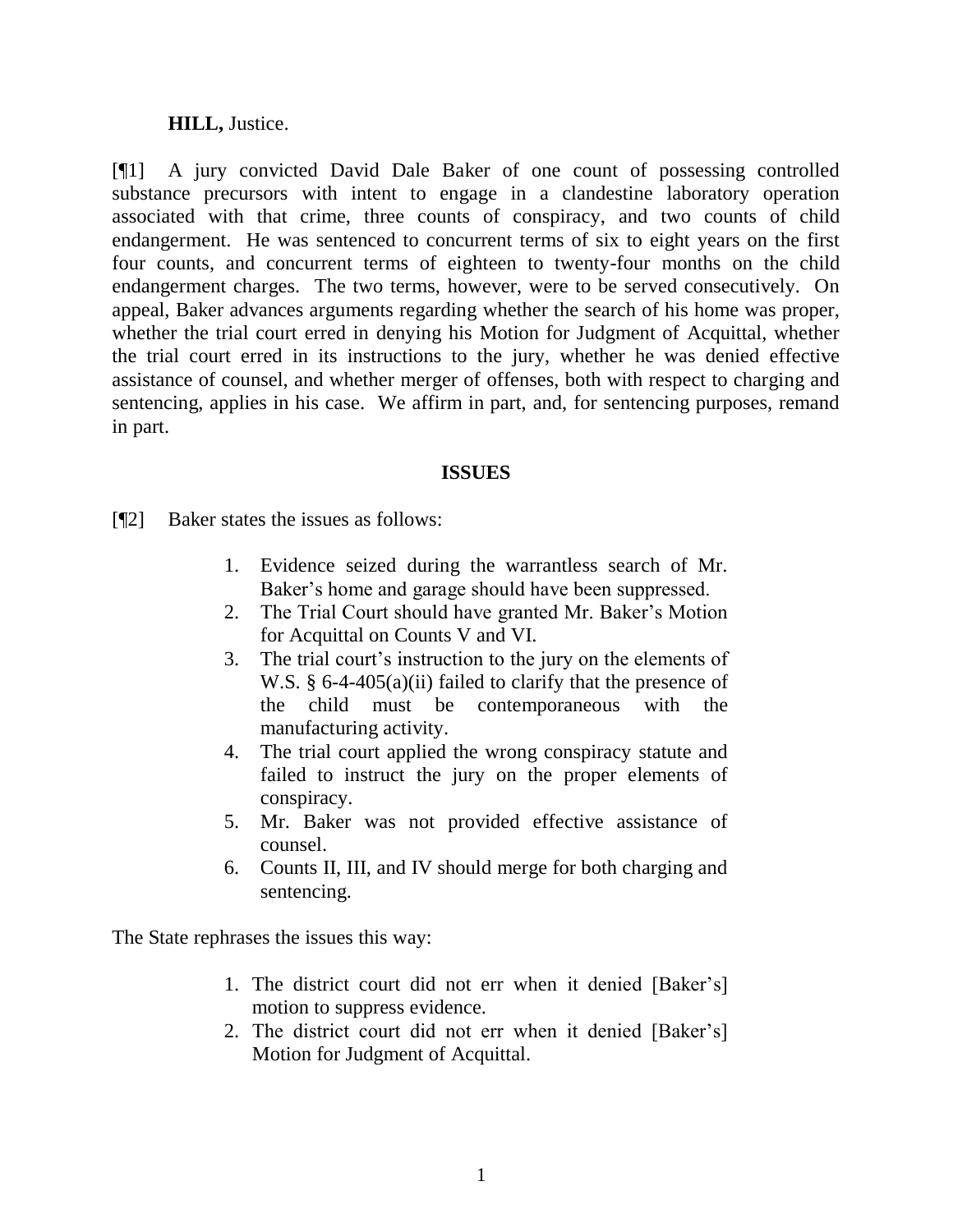- 3. The district court did not fail to adequately instruct the jury regarding the elements of Wyo. Stat. Ann. § 6-4- 405(a)(ii).
- 4. [Baker] was not prejudiced by a jury instruction that required the jury to deliberate regarding the conspiracy counts III and IV pursuant to Wyo. Stat. Ann. § 35-7- 1042.
- 5. [Baker] did not receive ineffective assistance of counsel at trial.
- 6. Counts II, III, and IV of the information should not have merged for the purposes of charging but should have, and ultimately did merge for the purposes of sentencing.

# **FACTS**

[¶3] On December 20, 2006, Crystal Merck reported to the Casper Police Department that she had been assaulted by her live-in boyfriend, David Baker. According to Merck, she and Baker argued and he repeatedly hit her in the head and caused a cut to her right upper lip. Merck agreed to accompany Officers Douglas and Dabney to her home so they could investigate the incident and interview Baker – Merck accompanied the officers to the residence because she assumed that Baker would not open the door for the officers, and she was going to attempt to convince Baker to speak with them and allow them inside the home.

[¶4] Upon arriving at the residence, Officer Douglas noted that Baker"s pickup was running. Inside the pickup, the officer noticed a large dog, several firearms, and a knife on the front seat of the vehicle. Additional officers were requested, and after they arrived, Merck unlocked the back door of the house with her own key. However, the door being chained from the inside, it only opened a few inches. Merck yelled into the house, asking that Baker come outside. When he did not, Merck gave the officers permission to break the door in, which they did. The officers conducted a protective sweep of the residence and began looking for Baker. In doing so, they noticed drug paraphernalia – specifically, methamphetamine paraphernalia.

[¶5] The Wyoming Department of Criminal Investigation (DCI) was contacted and arrived at the residence within the hour. After speaking with Merck and learning that she and her two children lived at the residence with Baker, Agent Wetzel of the DCI explained to her that he had reason to believe that methamphetamine was being manufactured in the home, and requested her permission to enter the house, garage, and trailer. Merck agreed and, in addition, provided the agent with a key to the trailer.

[¶6] After an extensive search of the premises, DCI agents found several items consistent with the manufacture of methamphetamine including, but not limited to: a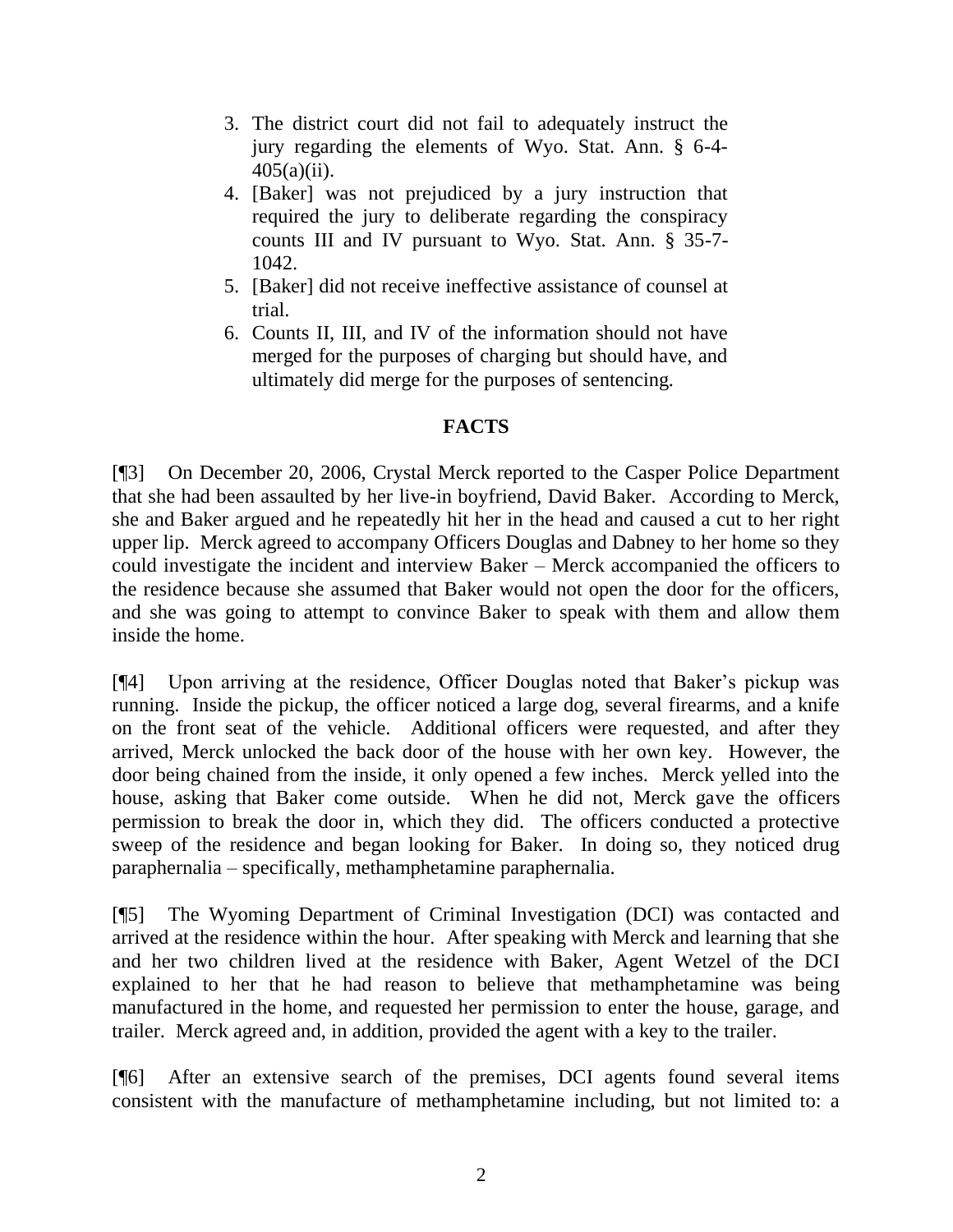propane bottle with a torch; hoses that had been sliced and connected to valves; acetone containers; hydrogen peroxide; laboratory glassware containing a white powdery residue (that eventually tested positive for methamphetamine); a filter for an air purifying respirator; a turkey baster (that eventually tested positive for methamphetamine); and an electric hot plate burner (that eventually tested positive for methamphetamine, pseudoephedrine, and amphetamine).

[¶7] In January of 2007, Baker was charged with six counts: one count of possessing a controlled substance precursor with intent to engage in a clandestine laboratory operation, in violation of Wyo. Stat. Ann. § 35-7-1059(a)(i) (LexisNexis 2009), one count of conspiracy to engage in a clandestine laboratory operation, in violation of Wyo. Stat. Ann. § 35-7-1059(a)(iv) (LexisNexis 2009), one count of conspiracy to possess a controlled substance precursor with the intent to engage in a clandestine laboratory operation, in violation of Wyo. Stat. Ann. §§ 35-7-1059(a)(i) and 35-7-1042 (LexisNexis 2009), one count of conspiracy to possess laboratory equipment or supplies with the intent to engage in a clandestine laboratory operation, in violation of Wyo. Stat. Ann. §§ 35-7-1059(a)(ii) and 35-7-1042 (LexisNexis 2009), and two counts of child endangerment, in violation of Wyo. Stat. Ann. § 6-4-405(a)(ii) (LexisNexis 2009). A jury trial was held on August 20, 2007, and on August 28, 2007, the jury found Baker guilty of all six counts. The court denied Baker"s motions for judgment of acquittal and for new trial after jury verdict. He was sentenced to a term of imprisonment of not less than six years nor more than eight years on each of the possession and conspiracy counts, with each term to be served concurrently. On each count of child endangerment, Baker was sentenced to a term of not less than eighteen months nor more than twenty-four months, those counts to be served concurrently with each other, but consecutive to the possession and conspiracy sentences. Baker filed a timely notice of appeal.

## **DISCUSSION**

# *Denial of Motion to Suppress – Consent*

[¶8] Baker"s first issue on appeal is that the warrantless entry into his home was in violation of the Fourth Amendment to the United States Constitution, and art. 1, § 4 of the Wyoming Constitution, because he did not consent to the search. The State disagrees and argues that this instance qualifies as an exception to the warrant requirement.

[¶9] In reviewing a trial court"s ruling on a motion to suppress evidence, we do not interfere with the trial court's findings of fact unless the findings are clearly erroneous. We view the evidence in the light most favorable to the trial court's determination because the trial court has an opportunity at the evidentiary hearing to assess the credibility of the witnesses, weigh the evidence, and make the necessary inferences, deductions, and conclusions. The constitutionality of a particular search is a question of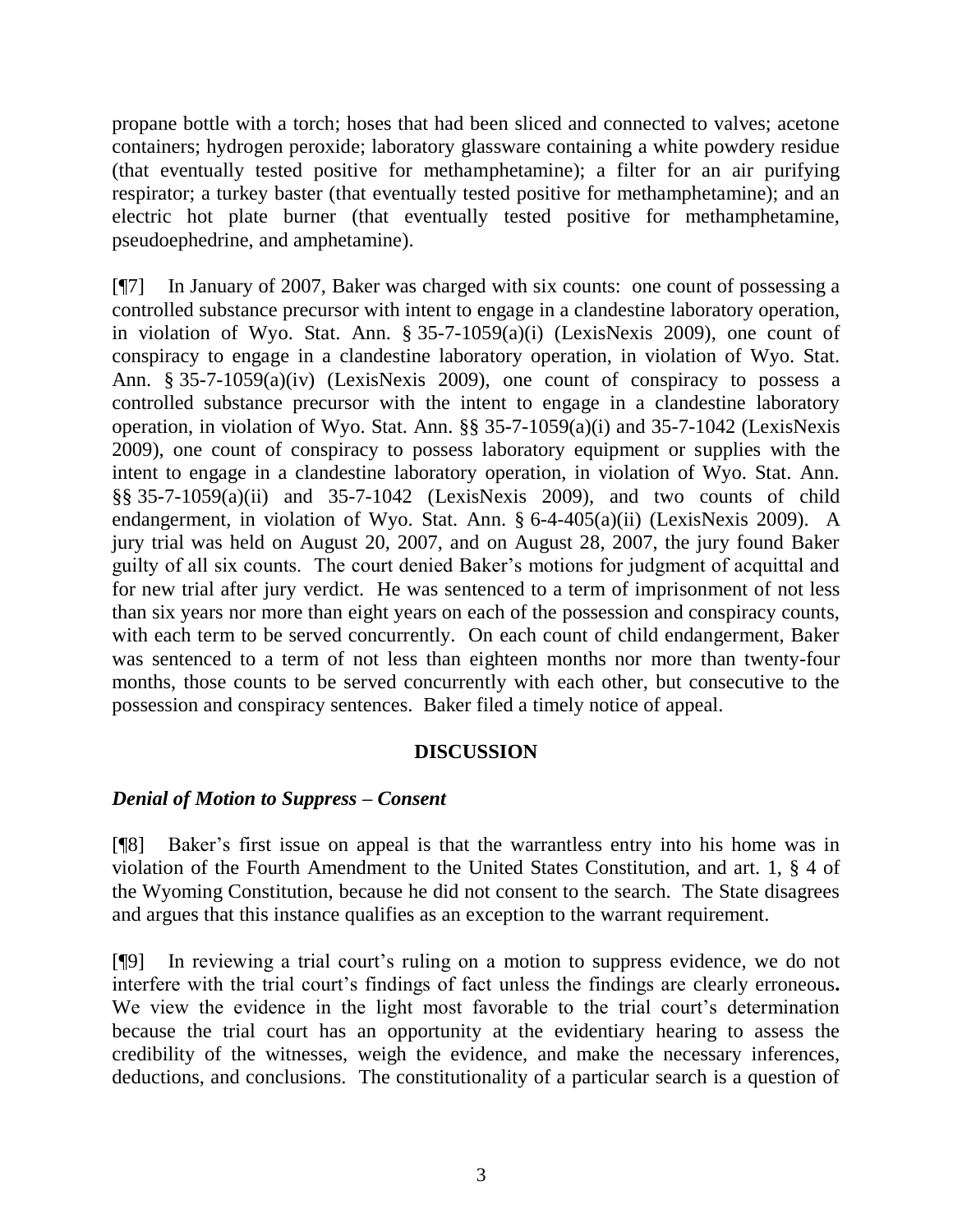law that we review *de novo*. *Shaw v. State*, 2009 WY 18, ¶ 19, 201 P.3d 1108, 1112 (Wyo. 2009).

[¶10] Indeed, under both the United States and Wyoming constitutions, searches and seizures conducted without a warrant are per se unreasonable unless they are justified by probable cause or recognized exceptions.*Pena v. State*, 2004 WY 115, ¶ 29, 98 P.3d 857, 870 (Wyo. 2004). Exceptions to the warrant requirement include:

> 1) search of an arrested suspect and the area within his control; 2) a search conducted while in hot pursuit of a fleeing suspect; 3) a search and/or seizure to prevent the imminent destruction of evidence; 4) a search and/or seizure of an automobile upon probable cause; 5) a search which results when an object is inadvertently in the plain view of police officers while they are where they have a right to be; 6) a search and/or seizure conducted pursuant to consent; and 7) a search which results from an entry into a dwelling in order to prevent loss of life or property.

*Andrews v. State,* 2002 WY 28, ¶ 18, 40 P.3d 708, 712 (Wyo. 2002) (internal citations omitted). In this case, the exception to the warrant requirement that ostensibly applies is consent. The officers had the consent of a resident of the home, Baker's live-in girlfriend Crystal Merck.

[¶11] Baker advances a lengthy and citation-filled argument as to why Merck did not have the authority to consent in this instance. Relying upon cases from a variety of jurisdictions, Baker argues, generally, that because Merck was locked out of her house from the inside, she lost all authority to enter the house. Moreover, Baker insists that neither actual nor apparent authority existed. Instead, he states that Merck "had no access at all" to the premises in question, and even though she possessed a key to open the door from the outside, Baker argues that because someone else had chained the door shut from the inside, "further inquiry" was needed as to whether or not Merck had the authority to consent to a search.

[¶12] However, as the State points out, it is well settled that consent to a warrantless search is not confined to consent by a **defendant***.* It may also be given by a "third party who possessed common authority over or other sufficient relationship to the premises or effects sought to be inspected." *United States v. Matlock,* 415 U.S. 164, 171, 94 S.Ct. 988 (1974).

> The authority which justifies the third-party consent rests on mutual use of the property by persons generally having joint access or control for most purposes, so that it is reasonable to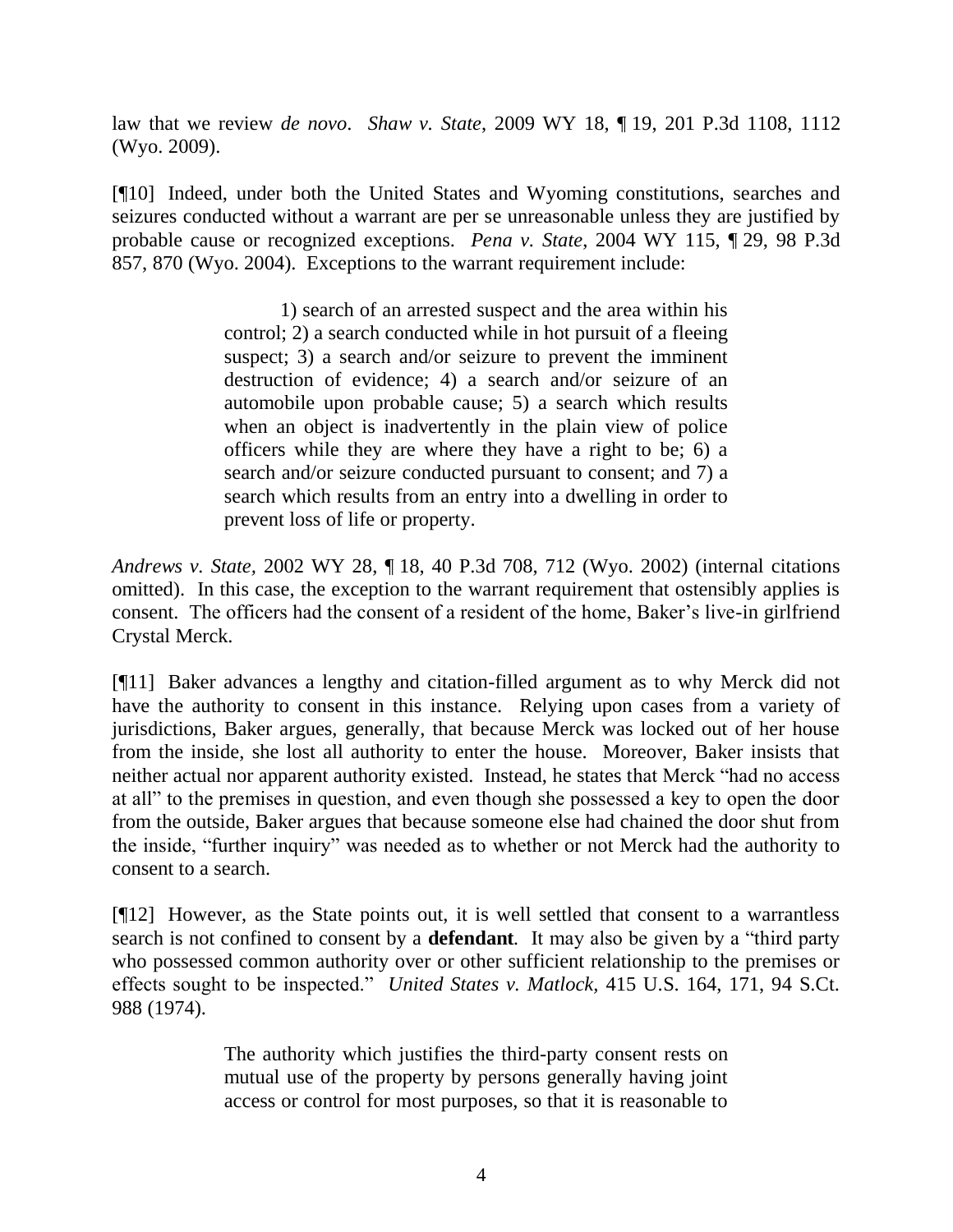recognize that any of the co-inhabitants has the right to permit the inspection in his own right and that the others have assumed the risk that one of their number might permit the common area to be searched.

*Matlock*, 415 U.S. 164, 171 at n.7*.* In fact, consent is valid so long as the officer obtaining the consent reasonably believed that the third party had the authority to consent (even if the belief is in error). *Illinois v. Rodriguez*, 497 U.S. 177, 186, 110 S.Ct 2793, 2800 (1990).

> As with other factual determinations bearing upon search and seizure, determination of consent to enter must "be judged against an objective standard: would the facts available to the officer at the moment … "warrant a man of reasonable caution in the belief" " that the consenting party had authority over the premises? If not, then warrantless entry without further inquiry is unlawful unless authority actually exists. But if so, the search is valid.

*Andrews*, ¶ 25, 40 P.3d at 714 (internal citations omitted).

[¶13] Here, the facts known to the officers at the time of the search support the conclusion that Merck had the authority to consent to a search of the residence. Merck reported a domestic disturbance from **her home** at the hands of her live-in boyfriend. She expected her boyfriend (Baker) to not answer the door, and told the officers that they could go inside the home, and she unlocked the back door with her own key from her personal keychain. And although a "no trespassing" sign was posted on the property, Merck's consent stands. $\frac{1}{1}$ 

# *Denial of Motion for Judgment of Acquittal – Child Endangerment*

 $\overline{a}$ 

[¶14] Baker"s next claim is that the district court erred when it denied his motion for judgment of acquittal with respect to the two counts of child endangerment, in violation of § 6-4-405(a)(ii), because the State failed to prove the children were present at the time of the manufacturing activities.

<sup>&</sup>lt;sup>1</sup> Despite Baker's argument that the "no trespassing" sign and the door being chained from the inside both should be viewed as implicit indicia of his refusal to consent, these factors are not sufficient to place this situation within the scope of the *Randolph* rule. *See Georgia v. Randolph*, 547 U.S. 103, 126 S.Ct. 1515 (2006). In that case, the situation involved two co-tenants who were both present at the time of the search. One of the co-tenants explicitly refused to consent to search, while the other tenant readily consented. The key factor recognized in *Randolph,* and by this Court in *McClelland v. State*, 2007 WY 57, 155 P.3d 1013 (Wyo. 2007*)*, is that there was a present, expressly **non-consenting** co-tenant. Here, Baker was not present to refuse consent.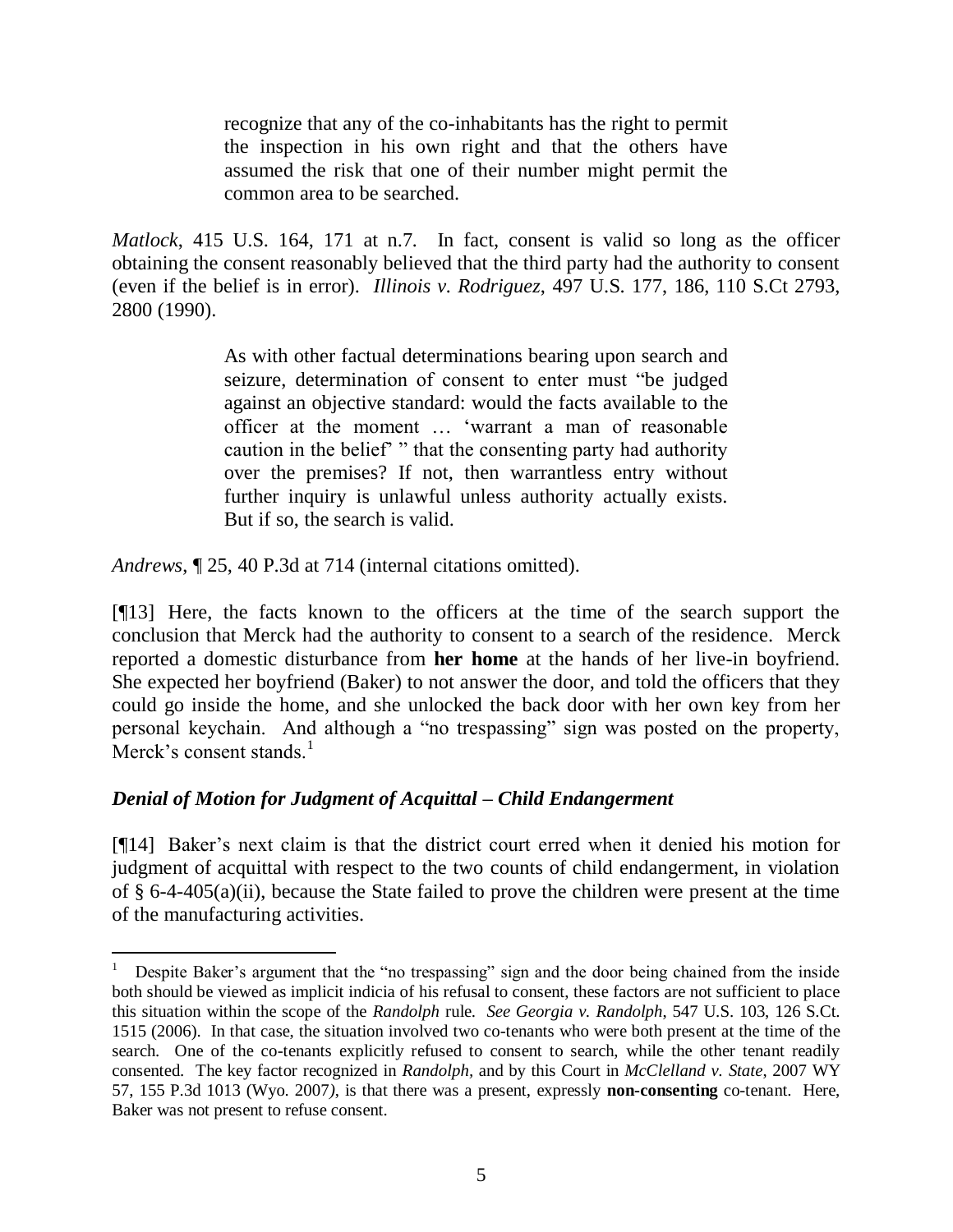[¶15] When reviewing a district court's denial of a motion for judgment of acquittal, this Court "accept[s] as true the State"s evidence, together with all reasonable inferences to be drawn therefrom, leaving out entirely any conflicting evidence." *Mattern v. State*, 2007 WY 24,  $\sqrt{28}$ , 151 P.3d 1116, 1128-29 (Wyo. 2007).

[¶16] At the end of the State's case-in-chief, Baker moved for a judgment of acquittal, claiming that the State failed to prove that any manufacturing was taking place in the home or that the children were ever in the home at the time methamphetamine was being manufactured. The district court, however, found that a prima facie case had been established as to this issue and, according to the State, there was ample evidence at trial to allow the district court to reach its judgment on Baker"s motion. Through various witnesses the State established that for several months during 2006, Baker conspired with various individuals to operate a clandestine methamphetamine lab.

[¶17] First, Zachary Wolf testified that Baker was seeking a recipe to manufacture methamphetamine, and shortly thereafter, Wolf saw "several bottles" of anhydrous ammonia in Baker"s garage. Wolf also testified that he saw Baker trying to obtain methamphetamine from a "white sludge" with hydrochloric acid. Wolf also testified that he and Baker tried to make methamphetamine two or three times and that Merck bought cold medicine and would break down those pills inside the house. And, most importantly to this issue, Wolf testified that he was aware that Merck"s two young children were living in the home during this activity.

[¶18] Merck"s testimony also supported that Baker conspired to operate a clandestine methamphetamine lab. Merck testified that when she moved in with Baker, so did her two children. What is more, she also testified that she would "cleanse" the methamphetamine in her home by pouring acetone over it and then letting it dry inside the home. Also, Merck explained that she would put the drugs in her freezer to accelerate the evaporation process and would often use a propane torch or burner to continue the cleansing process. Merck unequivocally admitted to the criminal activity taking place in her home over the course of basically a year:

> [Mr. Marken]: Ms. Merck, would you agree that between February 1, 2006, and December 20, 2006, that you knowingly and intentionally conspired with or aided David Baker to engage in a clandestine laboratory operation?

[Ms. Merck]: Yes, sir.

Q. And you would agree that the site of that clandestine laboratory operation was [your home] in Casper, Wyoming?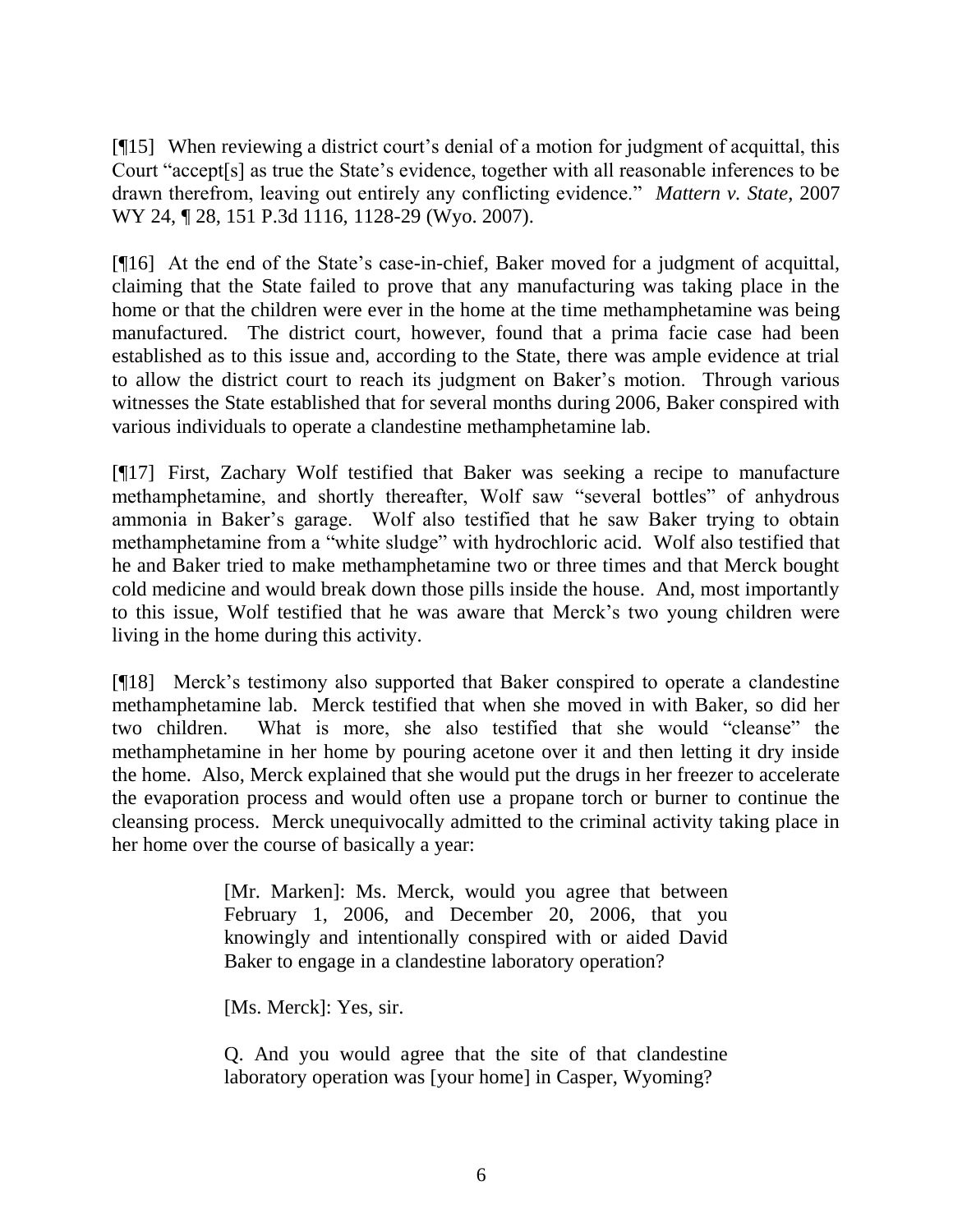## A: Yes, sir.

[¶19] It is altogether reasonable to assume that from this evidence, the jury was able to infer that while this manufacturing of methamphetamine was taking place, the children were present.<sup>2</sup> Certainly, operating under the applicable standard of review, there was ample evidence presented that allowed the jury to convict Baker of two counts of endangering children. The district court did not err in denying Baker"s motion for judgment of acquittal.

# *Jury Instructions –Child Endangerment*

[¶20] Baker's third argument on appeal is that the district court failed to adequately instruct the jury regarding the elements of child endangerment. However, Baker did not object to this at trial and, accordingly, on review when an appellant does not object to a jury instruction, this Court reviews the issue under the plain error standard, which states as follows:

> First, the record must clearly present the incident alleged to be error. Second, appellant must demonstrate that a clear and unequivocal rule of law was violated in a clear and obvious, not merely arguable, way. Last, appellant must prove that he was denied a substantial right resulting in material prejudice against him.

*Six v. State*, 2008 WY 42, ¶ 12, 180 P.3d 912, 917 (Wyo. 2008).

[¶21] At trial the district court gave the jury two instructions regarding the two counts of child endangerment and the elements of the crime (one instruction for each count, i.e., for each of the two child victims):

Instruction No. 31

The elements of the crime of Child Endangering with methamphetamine, as alleged in Count Five of the Information, are:

- 1. From on or about the  $1<sup>st</sup>$  day of February, 2006 through on or about the  $20<sup>th</sup>$  day of December, 2006;
- 2. In Natrona County, Wyoming,

 $\overline{a}$ 

<sup>2</sup> Indeed, "Even if the children are not present for the actual "cook," they are still in danger. Meth houses remain heavily contaminated for at least six months after the actual cook takes place." Anne E. Hardwick, Comment, Meth Manufacturing: Arizona Increases Protection for Children, 39 Ariz. St. L.J. 297, 303-04 (2007) (internal quotations omitted). "Meth manufacturing produces a "toxic cloud." … "The methamphetamine is deposited everywhere, from walls and carpets to microwaves, tabletops and clothing. Children living in those labs might as well be taking the drug directly."" *Id.* at 303.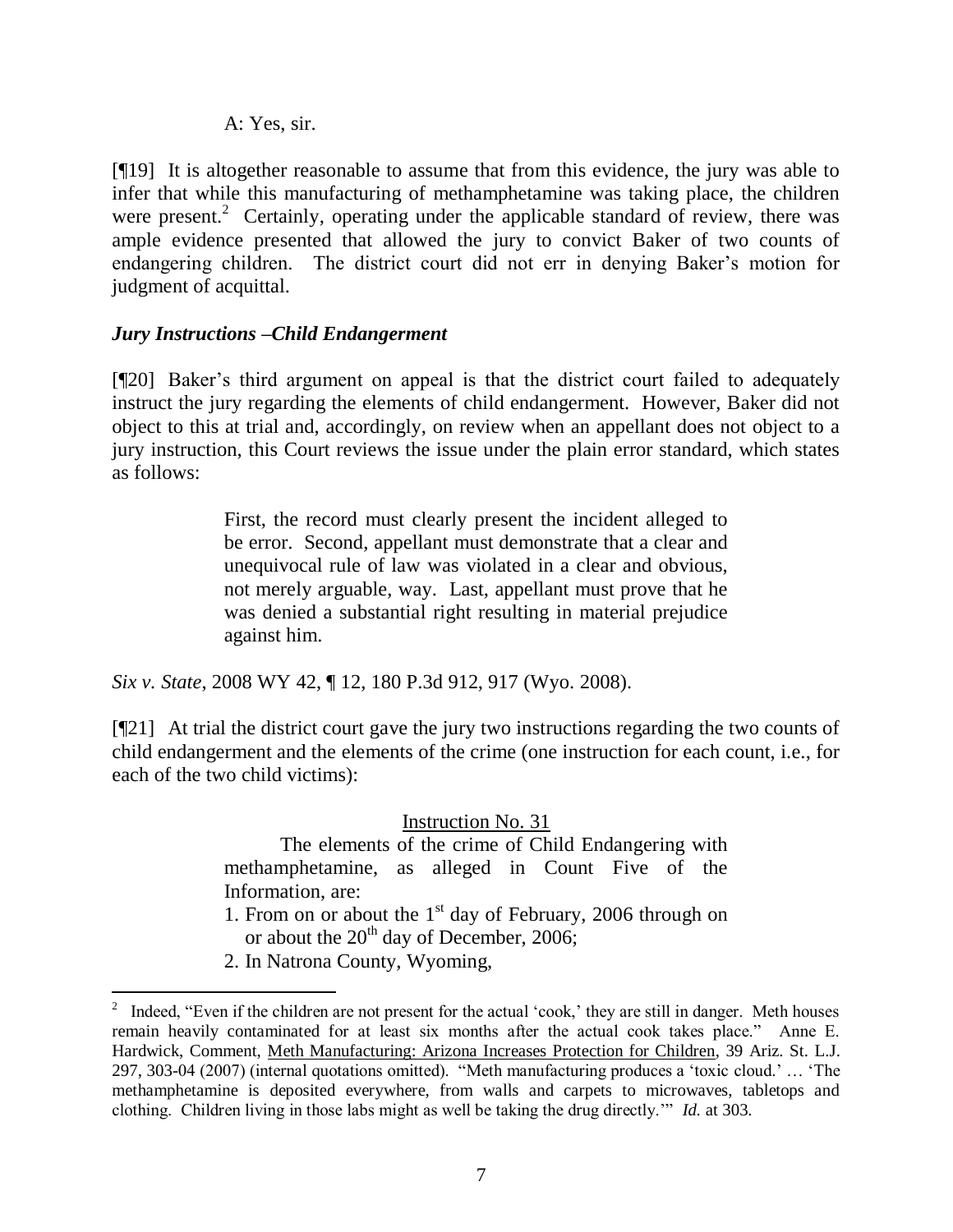- 3. the Defendant, David Dale Baker;
- 4. Did knowingly and willfully cause or permit a child, to wit: [Victim I], born October 1, 1998;
- 5. To remain in a room or dwelling where the Defendant knew that methamphetamine **was** being manufactured.

If you find from your consideration of all the evidence that each of these elements has been proved beyond a reasonable doubt, then you should find the defendant guilty.

If, on the other hand, you find from your consideration of all the evidence that any of these elements has not been proved beyond a reasonable doubt, then you should find the defendant not guilty.<sup>3</sup> [Emphasis added.]

[¶22] Baker insists that the instructions were flawed because a change in tense expands the scope of the statute and thus did not require the jury to find that the children were present at the time the methamphetamine was being actively manufactured. The statute reads that children must be present where "methamphetamine **is** being manufactured." See Wyo. Stat. Ann. § 6-4-405 (LexisNexis 2009) (emphasis added). Baker argues that the change in tense expands the scope of the statute and did not require the jury to find that the children were present at the time the methamphetamine was being actively manufactured.

[¶23] Under the plain error standard of review, Baker meets the first prong by showing that the alleged error is clearly on the record. However, the second prong is where Baker fails to meet the standard. He cannot show that a clear and unequivocal rule of law was violated in a clear and obvious, not merely arguable, way. The test and rule of law to be used when determining whether or not a jury instruction was proper regarding the necessary elements of a crime is "whether the instructions leave no doubt as to the circumstances under which the crime can be found to have been committed." *Butz v. State*, 2007 WY 152, ¶ 18, 167 P.3d 650, 655 (Wyo. 2007).

[¶24] The Wyoming Criminal Pattern Jury Instructions track almost exactly to the instruction used at trial in the instant case. The applicable jury instruction reads in pertinent part: "… Caused or permitted the child to remain in a room, dwelling or vehicle where the defendant knew that methamphetamine was being manufactured or sold." W.Cr.P.J.I. 44.05A (2004). The State argues, and we agree, that this is a compelling showing of the appropriateness of the jury instructions used at trial.

[¶25] Moreover, the jury instruction mirrored the language of the statute. That the word "is" was changed to "was" makes sense – the jury was being asked to deliberate as to

 $\overline{a}$ 

<sup>3</sup> The second instruction Baker complains of, Instruction Number 32, reads substantially the same, except that the victim's name and date of birth are changed.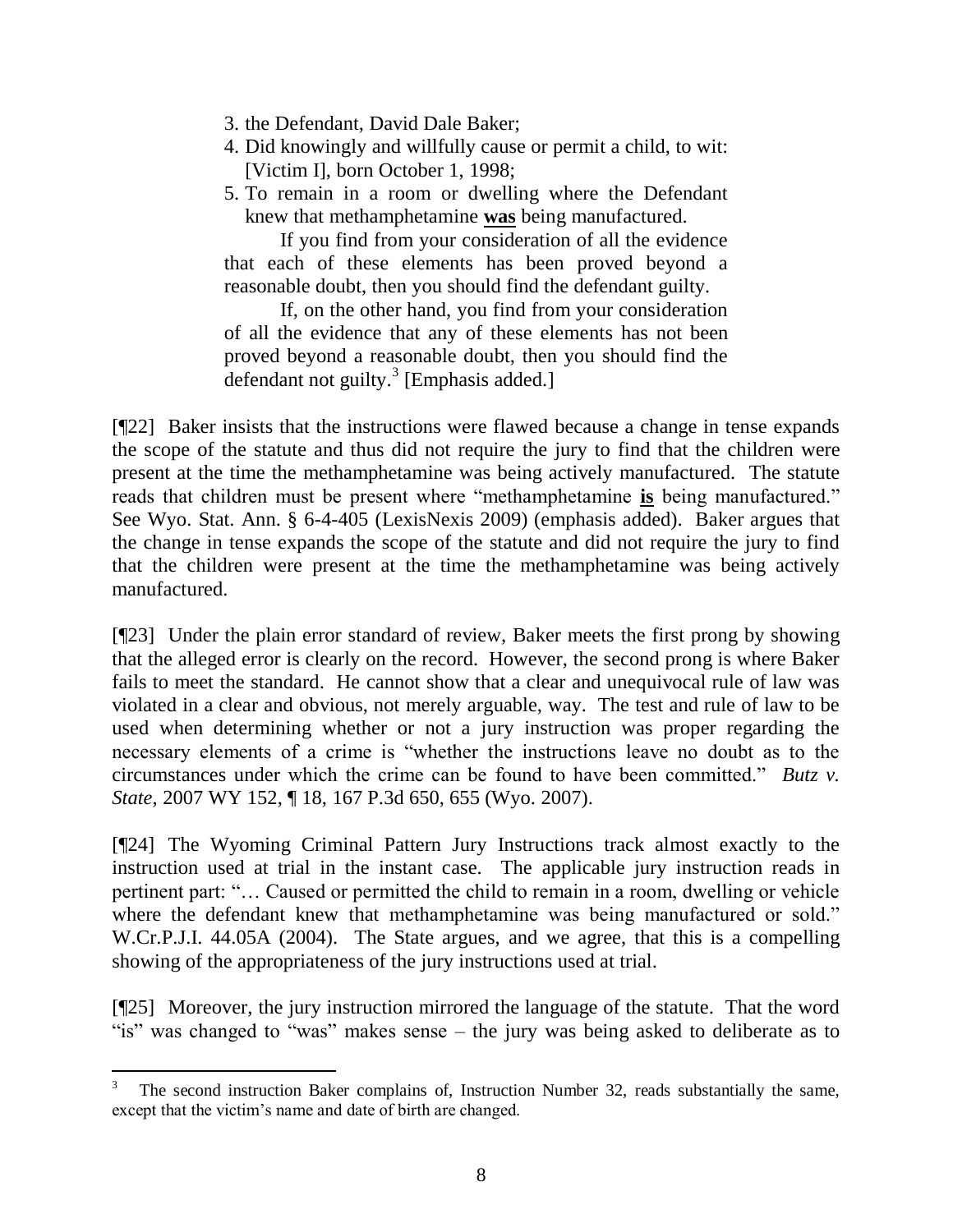whether methamphetamine **was** being manufactured in the home between February 1, 2006, and December 20, 2006, which, at the time of trial, had already happened. Thus, the time in question was effectively past tense. "Reasonable jurors, being familiar with the English language, would understand the instruction in accordance with the ordinary meanings and uses of the words." *Butz*, ¶ 22, 167 P.3d at 656. Because Baker failed to meet the second prong of plain error, we affirm this issue and conclude that the jury instructions used at trial were proper.

## *Jury Instructions – Conspiracy*

[¶26] We next turn to Baker's fourth argument on appeal, which is that the district court instructed the jury under the wrong conspiracy statute, and thus, his convictions should be reversed. Specifically, Baker claims that these instructions were given in error, because the "proper" conspiracy statute is Wyo. Stat. Ann. § 6-1-303, which requires proof of an overt act. The State does not altogether disagree but argues mainly that the error, if any, was invited and altogether harmless.

[¶27] Wyo. Stat. Ann. § 6-1-303 (LexisNexis 2009) provides:

# **§ 6-1-303. Conspiracy; renunciation of criminal intention; venue.**

(a) A person is guilty of conspiracy to commit a crime if he agrees with one (1) or more persons that they or one (1) or more of them will commit a crime and one (1) or more of them does an overt act to effect the objective of the agreement.

(b) A person is not liable under this section if after conspiring he withdraws from the conspiracy and thwarts its success under circumstances manifesting voluntary and complete renunciation of his criminal intention.

(c) A conspiracy may be prosecuted in the county where the agreement was entered into, or in any county where any act evidencing the conspiracy or furthering the purpose took place.

[¶28] In *Miller v. State*, 955 P.2d 892, 896-98 (Wyo. 1998) we held:

While Miller primarily relies upon his claim of entitlement to relief under the law of the case doctrine, the instruction on the unilateral theory of conspiracy poses a novel question for Wyoming. For that reason we consider whether that instruction was a correct instruction on the law.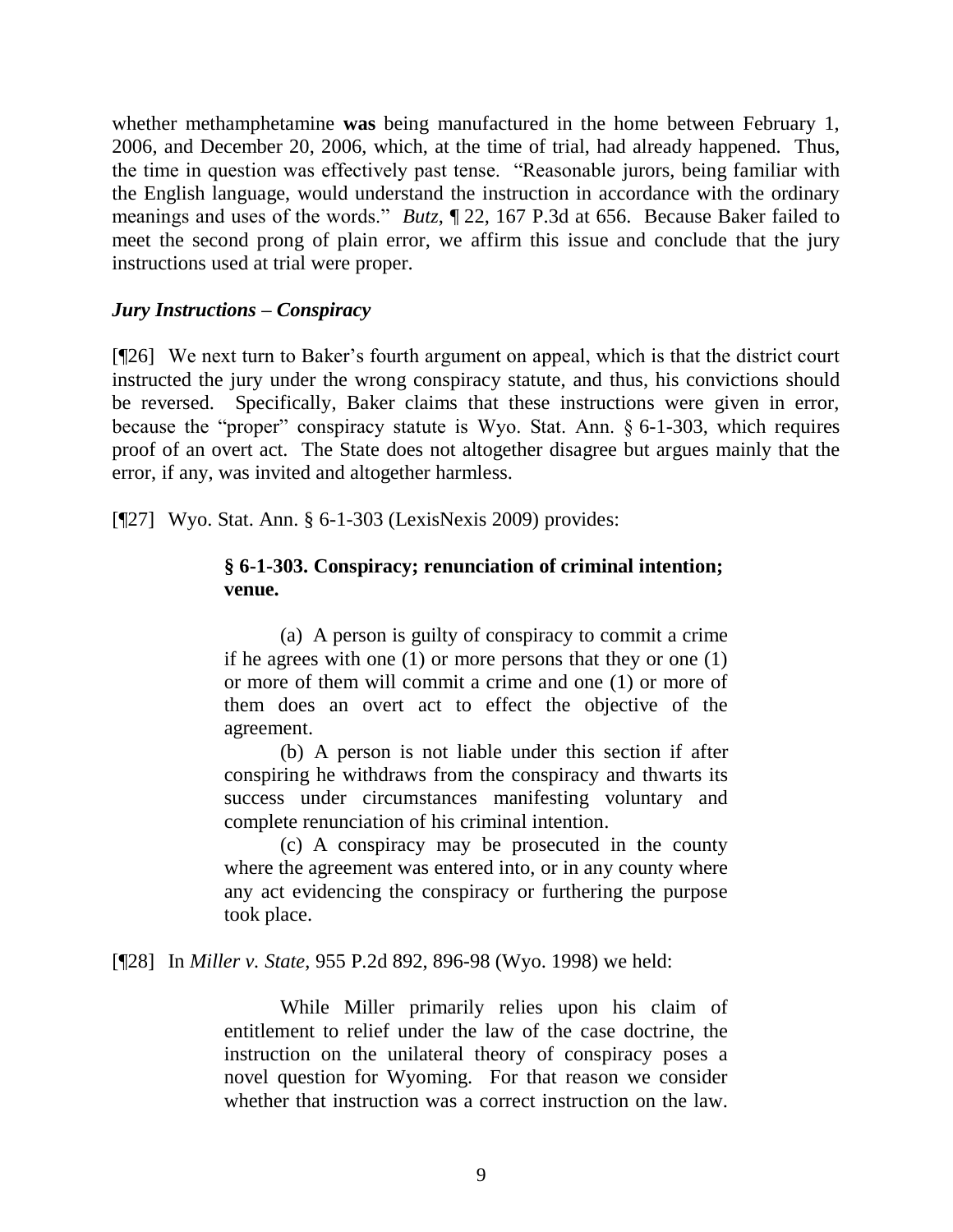The Supreme Court of North Dakota has distinguished the bilateral theory of conspiracy from the unilateral theory in this way:

"Under a unilateral formulation, the crime is committed when a person agrees to proceed in a prohibited manner; under a bilateral formulation, the crime of conspiracy is committed when two or more persons agree to proceed in such manner. See Note [Conspiracy; Statutory Reform Since the Model Penal Code, 75 Colum.L.Rev. 1122, 1136 (1975)]. Under either approach, the agreement is all-important to conspiracy. Under the unilateral approach, as distinguished from the bilateral approach, the trier-of-fact assesses the subjective individual behavior of a defendant \* \* \*. Under the traditional bilateral approach, there must be at least two "guilty" persons, two persons who have agreed."

*State v. Rambousek*, 479 N.W.2d 832, 833-34 (N.D.1992), citing *State v. Kihnel*, 488 So.2d 1238, 1240 (La.App.1986).

Prior to its revision in 1982, as amended in 1983, the statute making conspiracy a crime in Wyoming read:

If two (2) or more persons conspire to (a) commit a felony in the state of Wyoming or to commit an act beyond the state of Wyoming which if done in this state would be a felony, and (b) one (1) or more of such persons do any act, within or without the state of Wyoming, to effect the object of the conspiracy, each, upon conviction, shall be fined not more than one thousand dollars (\$1,000.00) or imprisoned in the penitentiary not more than ten (10) years or both. A conspiracy may be prosecuted in the county where the conspiratorial agreement or combination was entered into, or in any county where any act or acts evidencing the conspiracy or in any county wherein the furtherance of its purpose took place.

Wyo. Stat. § 6-1-117 (1977). As revised in 1982, and then amended in 1983, this statute now reads: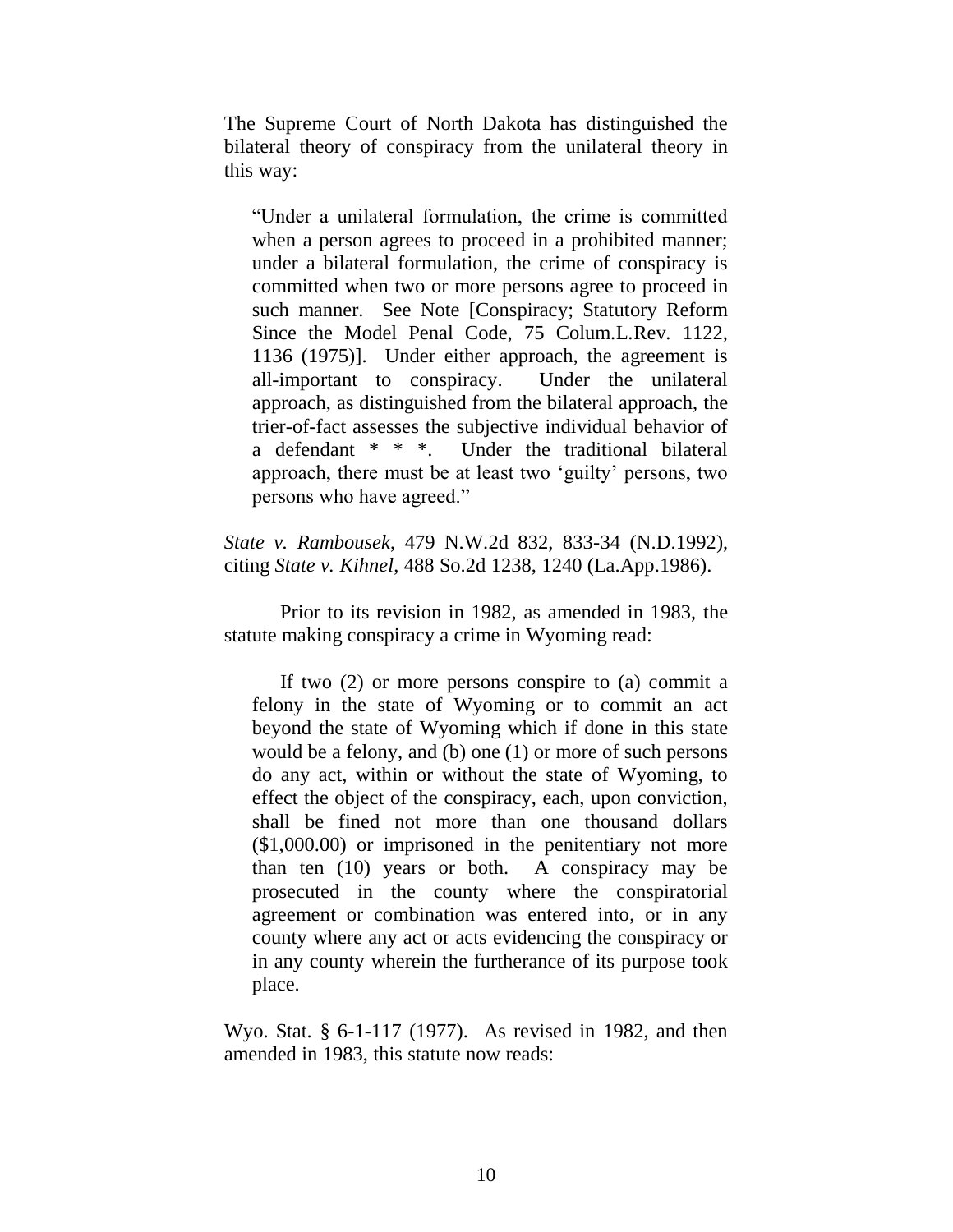(a) A person is guilty of conspiracy to commit a crime if he agrees with one (1) or more persons that they or one (1) or more of them will commit a crime and one (1) or more of them does an overt act to effect the objective of the agreement.

(b) A person is not liable under this section if after conspiring he withdraws from the conspiracy and thwarts its success under circumstances manifesting voluntary and complete renunciation of his criminal intention.

(c) A conspiracy may be prosecuted in the county where the agreement was entered into, or in any county where any act evidencing the conspiracy or furthering the purpose took place.

#### Wyo. Stat. § 6-1-303 (1988).

The new version was adopted from both the Model Penal Code and the laws of neighboring states. See Theodore E. Lauer, Goodbye 3-Card Monte: The Wyoming Criminal Act of 1982, 19 Land & Water L.Rev. 107, 119 (1984). The Model Penal Code, like the new version of the Wyoming statute, defines conspiracy in the context of a single actor agreeing with another, and this language is said to adopt the unilateral approach. Model Penal Code & Commentaries § 5.03(b) at 382-398 (Official Draft & Revised Comments 1985). While federal courts have continued to follow the bilateral theory of conspiracy, the modern trend in state courts is to rule that a conspiracy count is viable even when one of the participants is a government agent or is feigning agreement. See generally, Model Penal Code & Commentaries § 5.03(b) at 382-398 (Official Draft & Revised Comments 1985); 2 Wayne R. LaFave & Austin W. Scott, Jr., Substantive Criminal Law § 6.4(d). *Compare U.S. v. Barboa*, 777 F.2d 1420, 1422 (10th Cir. (N.M.) 1985) with *State v. Null*, 247 Neb. 192, 526 N.W.2d 220, 229 (1995); *Com. v. Sego*, 872 S.W.2d 441, 443 (Ky.1994); *State v. Conway*, 193 N.J.Super. 133, 472 A.2d 588 (1984); *State v. Hohensee*, 650 S.W.2d 268, 275 (Mo.App.1982) (*rev'd in part on other grounds)*. The focus under the unilateral theory is on the culpability of the defendant, without any necessity to establish the guilty mind of one or more co-conspirators.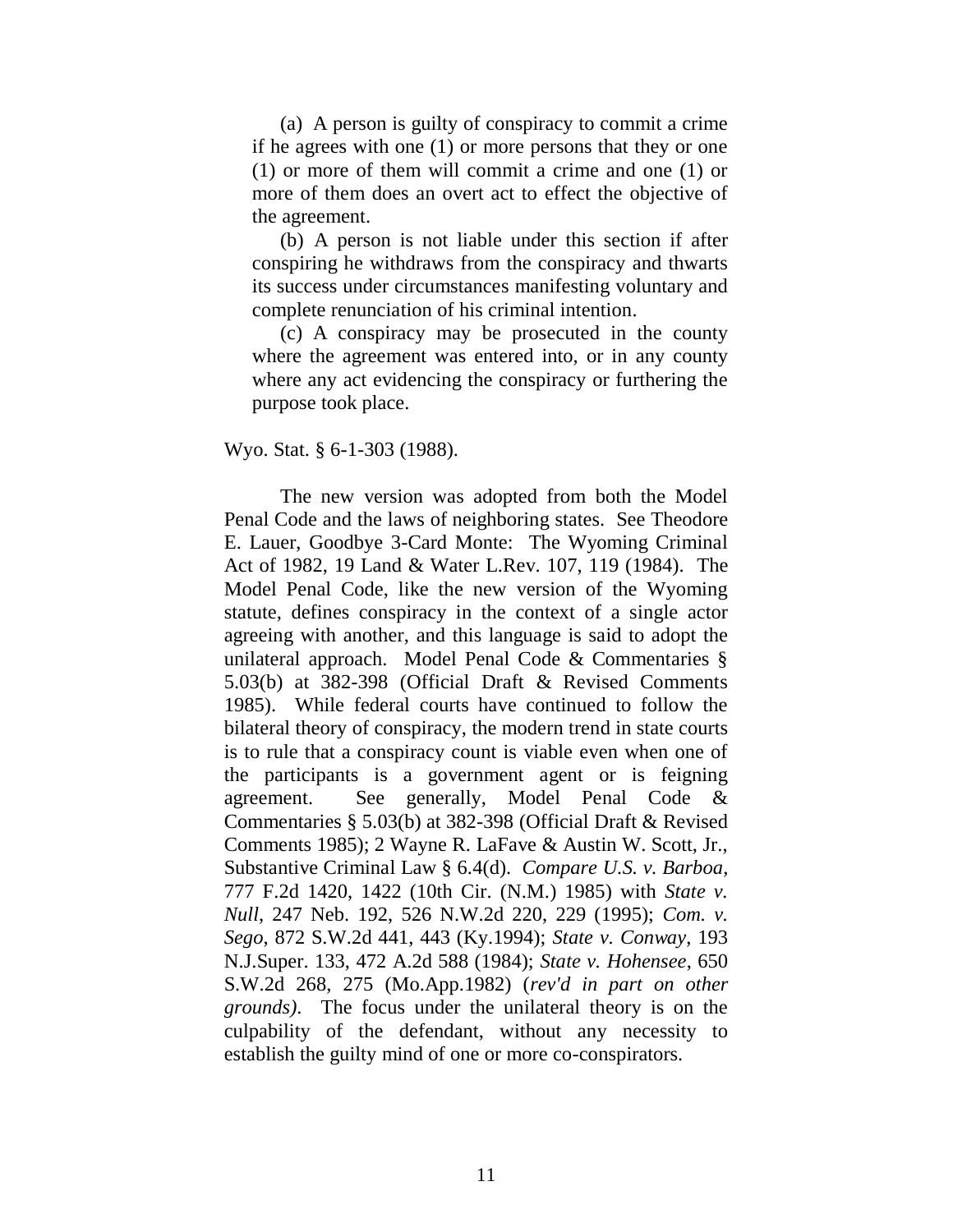When we compare the first sentences of the earlier and current statutes in Wyoming, we find that the old statute began "[i]f *two (2) or more* persons conspire to (a) commit a felony in the state of Wyoming  $**$ ," while the new statute reads, "*[a]* person is guilty of conspiracy to commit a crime *if he* agrees with one (1) or more persons that they or one (1) or more of them will commit a crime \* \* \*." (Emphasis added.) Our research discloses that most states that have adopted this second definition of the crime of conspiracy have embraced a unilateral approach to conspiracy, and we hold that is appropriate in Wyoming.

Other states have justified the unilateral theory of conspiracy as sound public policy. A person who believes he is conspiring with another to commit a crime is a danger to the public regardless of whether the other person in fact has agreed to commit the crime. As one text writer has expressed the proposition, "such an approach is justified in that a man who believes that he is conspiring to commit a crime and wishes to conspire to commit a crime has a guilty mind and has done all in his power to plot the commission of an unlawful purpose." Friedman, *Mens Rea in Conspiracy*, 19 Modern L.Rev. 276, 283 (1956), *adopted in*, 2 Wayne R. LaFave & Austin W. Scott, Jr., *Substantive Criminal Law* § 6.4(d) n. 109 at 73. Miller"s case furnishes a textbook example of the justification for a unilateral approach. Miller"s guilty mind was not diminished by the fact that Powell had made an agreement to serve as a law enforcement informant. It is true that Miller"s chance of succeeding in kidnapping his family under the circumstances was minimal, but Miller has "nonetheless engaged in conduct which provides unequivocal evidence of his firm purpose to commit a crime." 2 Wayne R. LaFave & Austin W. Scott, Jr., *Substantive Criminal Law* § 6.4(d) at 73 (footnote omitted). It is our conclusion that we should follow the majority rule of our sister states, and we hold that valid public policy as well as the language and the legislative history of our conspiracy statute make the unilateral approach to conspiracy the law of Wyoming.

[¶29] Wyo. Stat. Ann § 35-7-1042 (LexisNexis 2009) provides:

#### **§ 35-7-1042. Attempts and conspiracies.**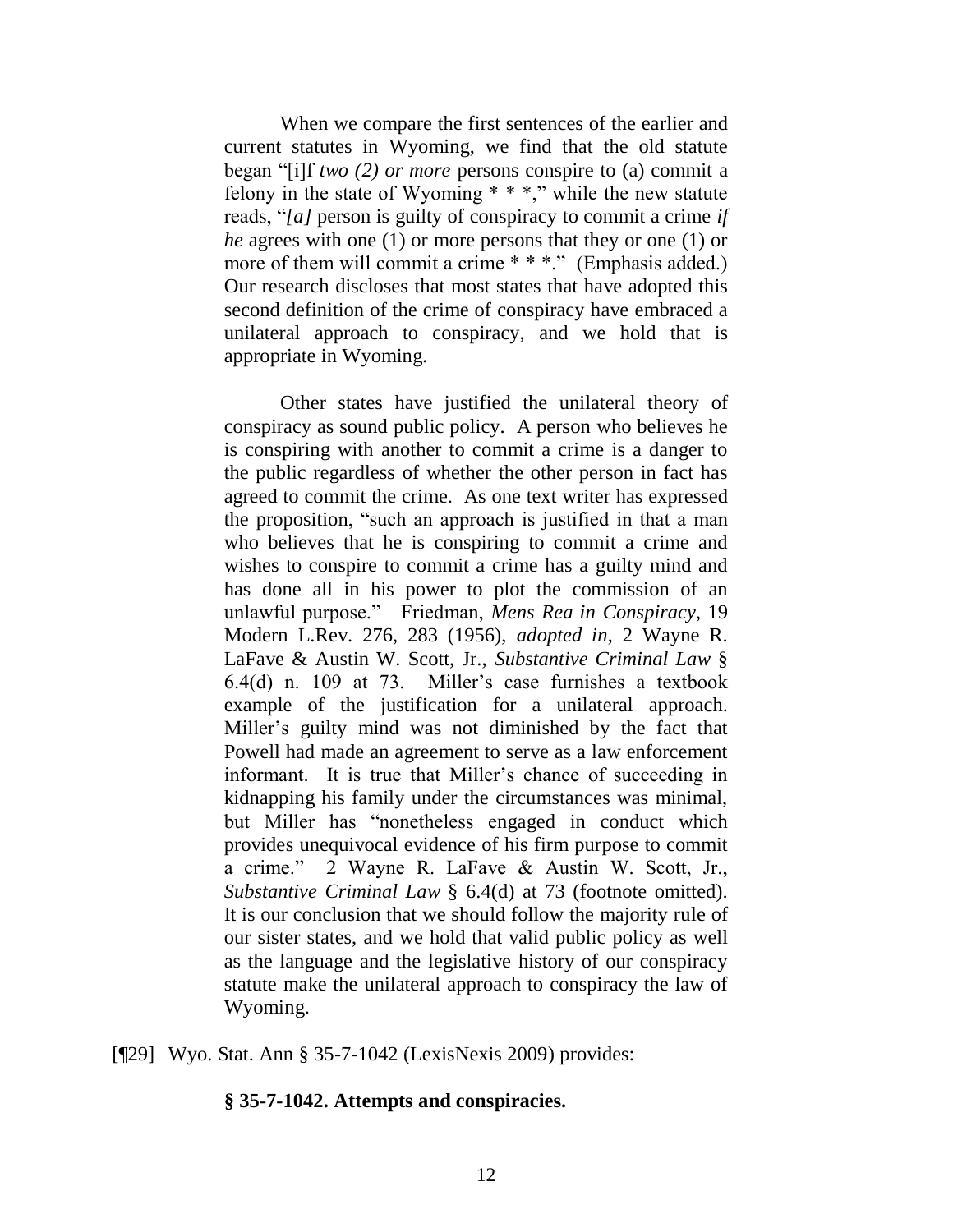Any person who attempts or conspires to commit any offense **under this article** within the state of Wyoming or who conspires to commit an act beyond the state of Wyoming which if done in this state would be an offense punishable under this article, shall be punished by imprisonment or fine or both which may not exceed the maximum punishment prescribed for the offense the commission of which was the object of the attempt or conspiracy. [Emphasis added.]

[¶30] In *Palato v. State*, 988 P.2d 512, 513-16 (Wyo. 1999) (emphasis in original) we held:

> The question we must resolve is whether Wyoming's controlled substances conspiracy statute, § 35-7-1042, embraces the unilateral or bilateral theory of conspiracy. "Under a unilateral formulation, the crime is committed *when a person agrees* to proceed in a prohibited manner; under a bilateral formulation, the crime of conspiracy is committed *when two or more persons agree* to proceed in such manner." *Miller v. State*, 955 P.2d 892, 896 (Wyo.1998) (quoting *State v. Rambousek*, 479 N.W.2d 832, 833-34 (N.D.1992)). Therefore, under a unilateral theory, a conspiracy count is viable even when one of the participants is a government agent or is feigning agreement. *Miller*, at 897; Wayne R. LaFave & Austin W. Scott, Jr., *Substantive Criminal Law* § 6.4(d) (1986).

> This court recently considered the unilateral-bilateral question as it pertains to our general conspiracy statute, Wyo. Stat. Ann. § 6-1-303 (Lexis 1999). *Miller*. Based on the language and legislative history of the statute, as well as public policy considerations, we held that § 6-1-303 adopts the unilateral approach to conspiracy. *Id*. Our evaluation of those same considerations, and others, leads us to conclude that the legislature had a different intent when it enacted § 35- 7-1042.

> This court's primary focus when interpreting a statute is to determine the legislature's intent upon enactment. *Tietema v. State*, 926 P.2d 952, 953 (Wyo.1996). "The initial step in arriving at a correct interpretation  $* * *$  is an inquiry respecting the ordinary and obvious meaning of the words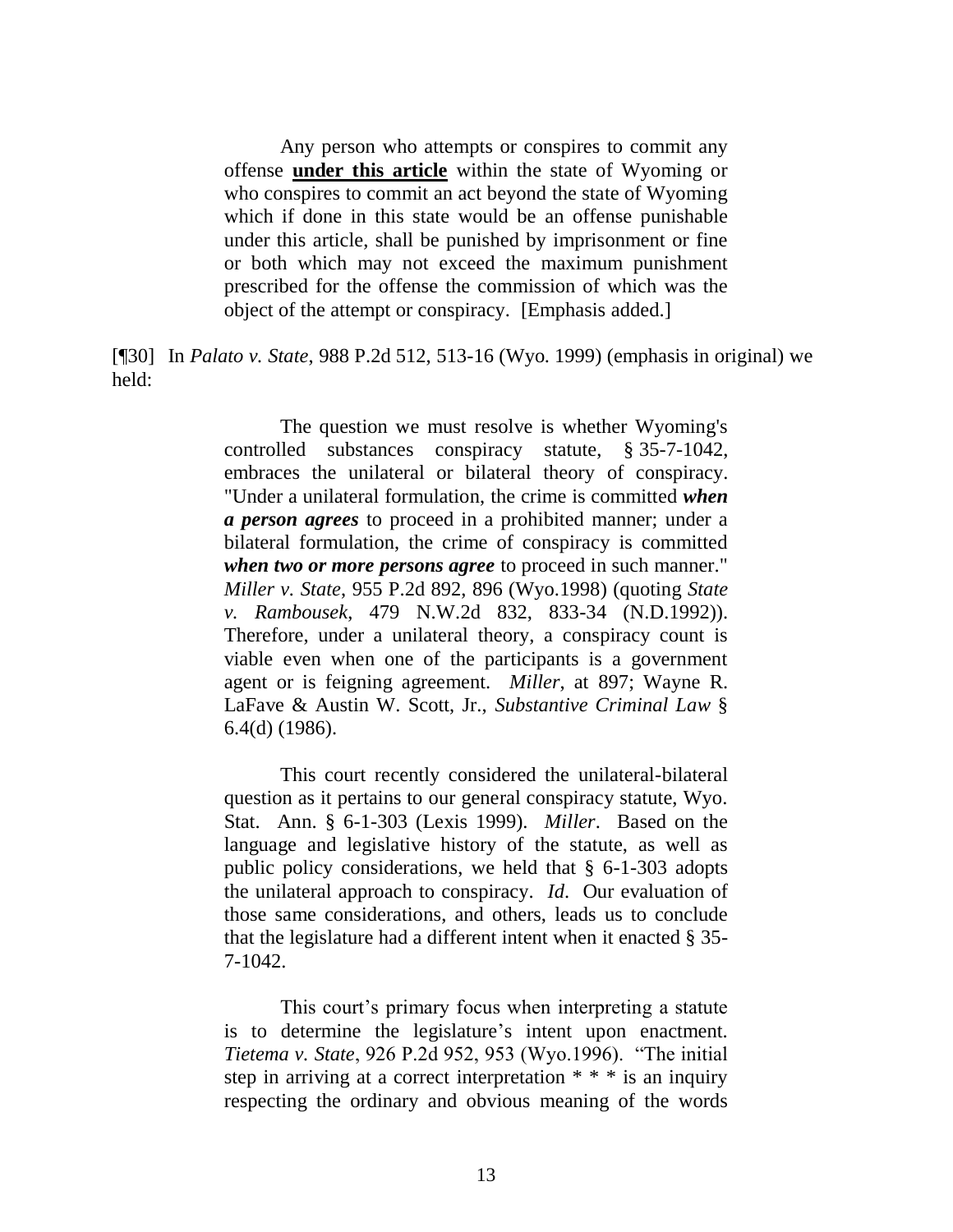employed, according to their arrangement and connection." *Parker Land & Cattle Co. v. Game & Fish Comm'n*, 845 P.2d 1040, 1042 (Wyo.1993) (quoting *Rasmussen v. Baker*, 7 Wyo. 117, 133, 50 P. 819, 823 (1897)). If the language of the statute is plain and unambiguous, we apply its plain meaning and need not consult rules of statutory construction. "[W]hile a determination that the meaning is not subject to varying interpretations will usually end our inquiry, we may resort to extrinsic aids of interpretation, such as legislative history and rules of construction, to confirm our determination." *Houghton v. Franscell*, 870 P.2d 1050, 1054 (Wyo.1994) (citing *Parker*, 845 P.2d at 1045).

[I]n ascertaining the legislative intent in enacting a statute \* \* \* the court \* \* \* must look to the mischief the act was intended to cure, the historical setting surrounding its enactment, the public policy of the state, the conditions of the law and all other prior and contemporaneous facts and circumstances that would enable the court intelligently to determine the intention of the lawmaking body.

*Carter v. Thompson Realty Co.*, 58 Wyo. 279, 291, 131 P.2d 297, 299 (1942); *see also Parker*, 845 P.2d at 1044. We presume that the legislature enacts statutes with full knowledge of the existing condition of the law and with reference to it. *Parker*, at 1044.

Wyoming"s controlled substances conspiracy statute provides:

*Any person who* attempts or *conspires* to commit any offense under this article [the Wyoming Controlled Substances Act] within the state of Wyoming or who conspires to commit an act beyond the state of Wyoming which if done in this state would be an offense punishable under this article, shall be punished by imprisonment or fine or both which may not exceed the maximum punishment prescribed for the offense the commission of which was the object of the attempt or conspiracy.

Wyo. Stat. Ann. § 35-7-1042 (Lexis 1999) (emphasis added). We find that § 35-7-1042 is ambiguous with respect to whether it adopts a bilateral or unilateral theory of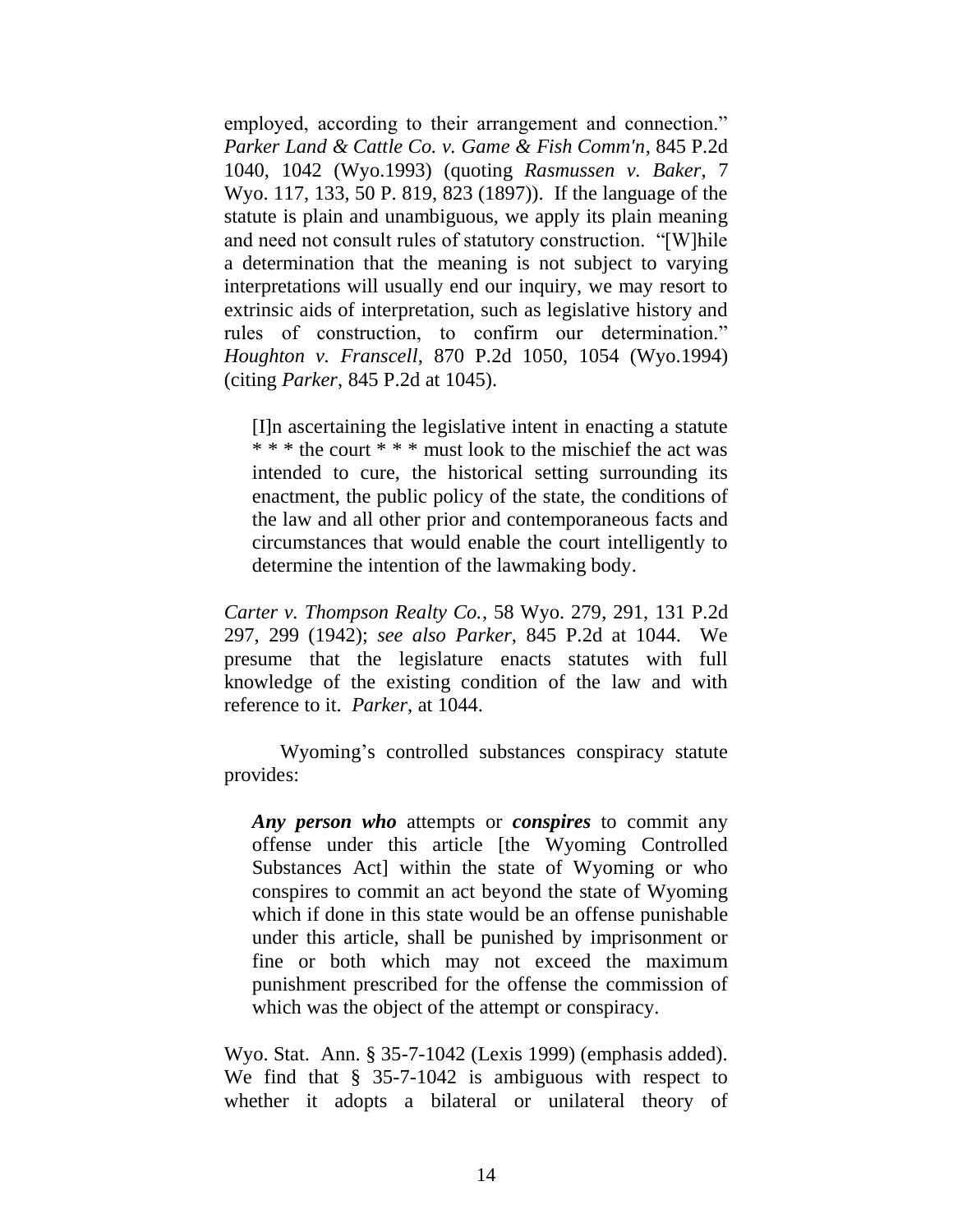conspiracy. The ambiguity in the statute arises from the use of the singular "[a]ny person" language, which since the adoption of the Model Penal Code has been said to be indicative of the unilateral approach to conspiracy, and the traditional, common law view that it takes at least two guilty parties to "conspire." *See, e.g., Jasch v. State*, 563 P.2d 1327, 1332 (Wyo.1977) (quoting *Goldsmith v. Cheney*, 447 F.2d 624 (10th Cir.1971)) ("A conspiracy is an agreement between two or more persons to do an unlawful act.").

The history of Wyoming's drug conspiracy statute provides some insight into the legislature's intent at the time of its enactment. Section 35-7-1042 was derived, not from the general conspiracy statute or the Model Penal Code, but from the Federal Comprehensive Drug Abuse Prevention and Control Act of 1970, codified at 21 U.S.C. § 846. When the Wyoming legislature adopts a statute from another jurisdiction, that jurisdiction's case law construing the statute is considered persuasive authority and an aid to determine legislative intent. *Apodaca v. State*, 627 P.2d 1023, 1027 (Wyo.1981); *Woodward v. Haney*, 564 P.2d 844, 845-46 (Wyo.1977). As such, we have looked to the case law interpreting the federal conspiracy provision as persuasive authority when interpreting § 35-7-1042. *Apodaca*, 627 P.2d at 1027; Dorador *v. State*, 768 P.2d 1049, 1053-54 (Wyo.1989).

The federal courts have consistently adhered to the *Sears* rule, a Fifth Circuit Court of Appeals holding that there can be no conspiratorial liability imposed when the only other person involved is a government agent. *Sears v. United States*, 343 F.2d 139, 142 (5th Cir.1965); *see also United States v. Rosenblatt*, 554 F.2d 36, 38 n. 2 (2d Cir.1977); *United States v. Escobar de Bright*, 742 F.2d 1196, 1198-99 (9th Cir.1984). The federal rule, which takes a bilateral approach, is grounded in the traditional definition of conspiracy as "an agreement between two or more people to commit an unlawful act." *Escobar de Bright*, 742 F.2d at 1199. The reasoning behind the federal approach is that the act of agreeing is a group act requiring at least two people, and when one of two persons merely pretends to agree, there is neither a true agreement nor a meeting of the minds. *Id*. This was the conventional view of conspiracy law, and the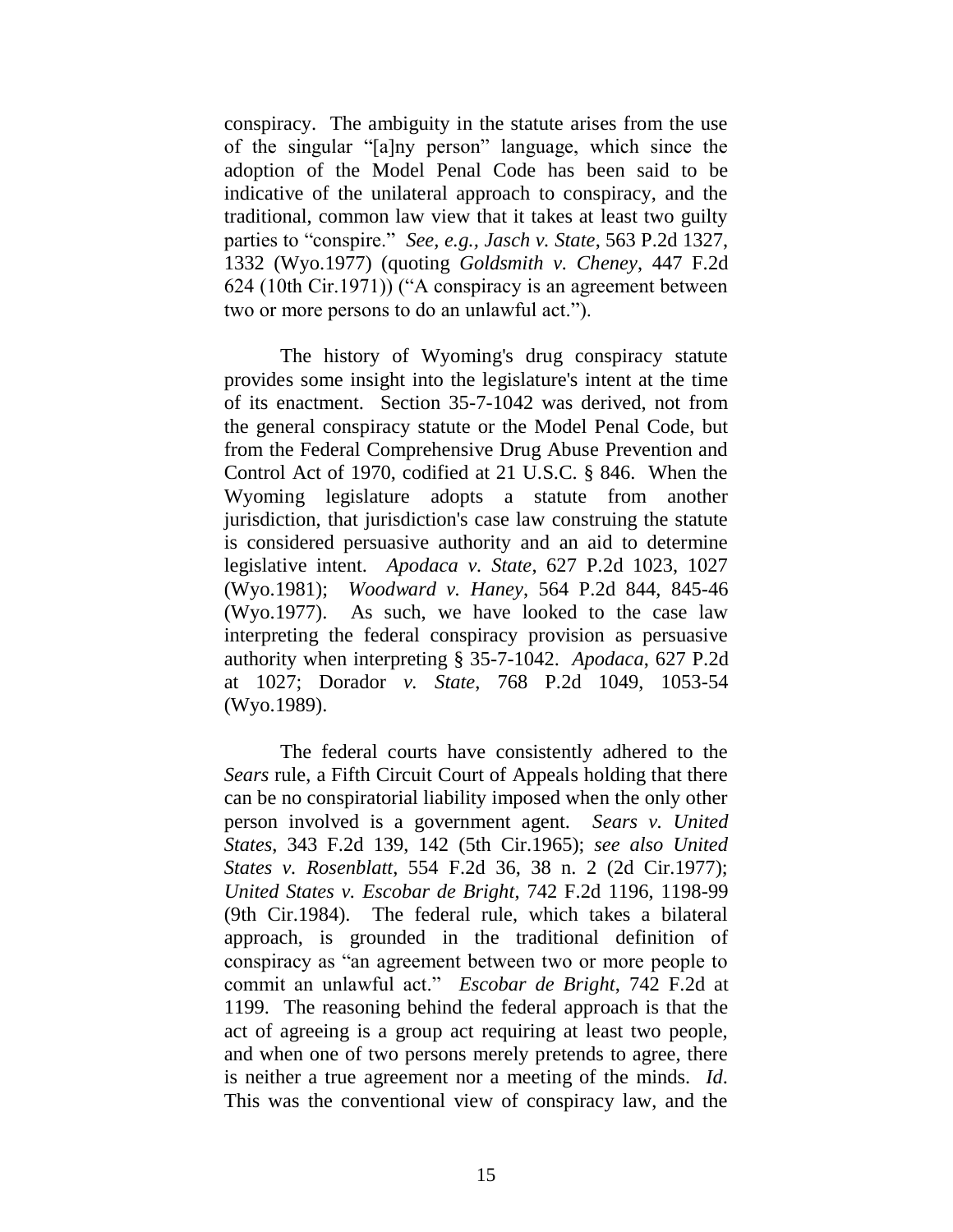view espoused by a majority of states, including Wyoming when § 35-7-1042 was enacted in 1971. In *Miller*, we determined the modification of the language in Wyoming"s general conspiracy statute from the traditional "[i]f two (2) or more persons conspire" to the Model Penal Code formulation of "[a] person is guilty of conspiracy to commit a crime if" evidenced the legislature's intent to move to the unilateral approach. In contrast, § 35-7-1042 has not been amended since its enactment, and we find no similar evidence of legislative intent to depart from the federal bilateral position.

We acknowledge that this construction results in divergent treatment of conspiracies in Wyoming, depending on whether controlled substances are involved. However, the adoption of the Wyoming Controlled Substances Act, §§ 35- 7-1001 et seq., suggests the legislature intended to treat drug crimes differently. The preamble of the Act describes it as "providing a comprehensive codification and revision of the laws of the State of Wyoming relating to controlled substances and the use and abuse of drugs," providing for, among other things, "crimes and offenses." 1971 Wyo. Sess. Laws, ch. 246. At the time it was enacted, the legislature removed from the criminal code those provisions governing crimes and enforcement relating to controlled substances and placed them in the Act. *Id*.

In addition, we note that § 35-7-1042 has already been determined to alter the general law of conspiracy in an important respect. *Apodaca*, 627 P.2d at 1026-27. Specifically, the drug conspiracy statute includes no overt act requirement. When a defendant is charged under § 35-7- 1042, the government is not required to allege and prove an overt act to sustain a conviction. *Apodaca*, 627 P.2d at 1027. An overt act requirement affords at least a minimal added assurance, beyond the bare agreement, that a socially dangerous combination exists and that a person is not punished for a mere evil state of mind. Deirdre A. Burgman, *Unilateral Conspiracy: Three Critical Perspectives*, 29 DePaul L. Rev. 75, 102 (1979). With respect to unilateral conspiracies, the overt act requirement is conceivably a protection to insure that police activity is not abused. *See id*. at 101. The Model Penal Code does not require an overt act for conspiracies to commit first and second degree crimes.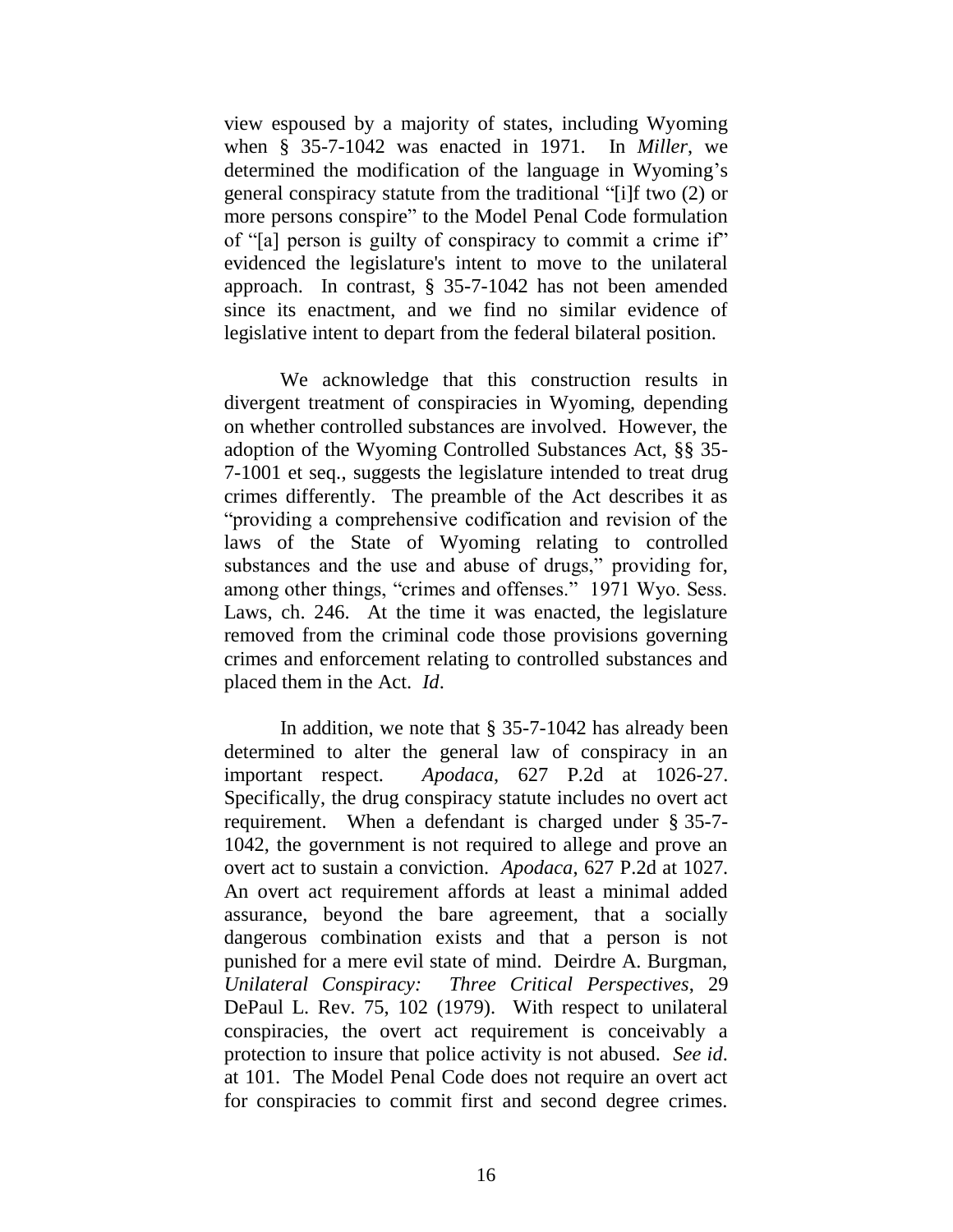Model Penal Code, *supra*, § 5.03(5). Although the legislature generally followed the Model Penal Code approach when it modified the general conspiracy statute in 1982, the legislature saw fit to retain the overt act requirement for all conspiratorial objectives. Wyo. Stat. Ann. § 6-1-303(b). That being the case, and given the omission of an overt act protection in the drug conspiracy statute, we cannot ascribe to the legislature the intent to adopt the unilateral conspiracy theory absent a clear expression of that intent.

For the reasons stated above, we hold that the controlled substances conspiracy statute embraces the bilateral theory of conspiracy, in accordance with federal case law. The certified question, whether a defendant can be found guilty, under Wyo. Stat. Ann. § 35-7-1042, of conspiring to deliver a controlled substance when the only other member of the alleged conspiracy is a government agent, is answered "no."

Also see *Holzheuser v. State*, 2007 WY 160, ¶ 18, 169 P.3d 68, 78 (Wyo. 2007) (intimating that unilateral conspiracy theory might apply, but only concluding that there was no evidence in the record to support any kind of conspiracy theory).

[¶31] We review issues regarding jury instructions under the following standard:

Jury instructions shall not be ruled defective absent a showing that the instructions confused or misled the jury as to the proper principles of law and prejudiced the defendant. Prejudicial error must be demonstrated, and prejudice will not be demonstrated unless the instruction confused or misled the jury with respect to the proper principles of law.

*Janpol v. State*, 2008 WY 21, ¶ 7, 178 P.3d 396, 399 (Wyo. 2008) (internal citations omitted). Also,

> A trial court is given wide latitude in instructing a jury and, as long as the instructions correctly state the law and the entire charge covers the relevant issue, reversible error will not be found. Instructions must be considered as a whole, and individual instructions, or parts of them, should not be singled out and considered in isolation. Prejudice will be determined to exist only where an appellant demonstrates that the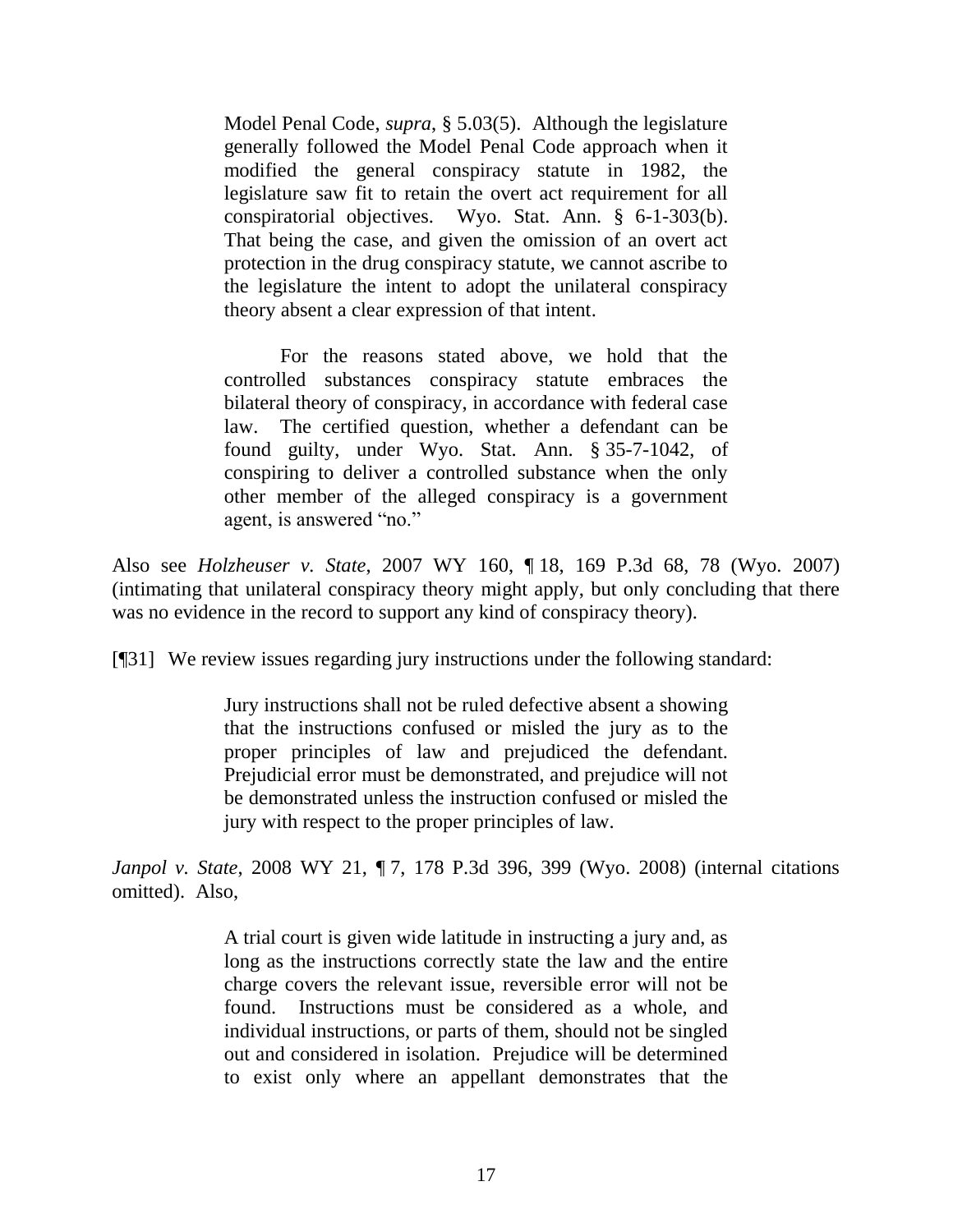instruction given confused or misled the jury with respect to the proper principles of law.

*Bromley v. State*, 2007 WY 20, ¶ 31, 150 P.3d 1202, 1212 (Wyo. 2007).

[¶32] At trial the jury was instructed regarding the crime of conspiracy in accordance with § 35-7-1042:

## Instruction No. 23

YOU ARE INSTRUCTED that the elements of the crime of Conspiring to Commit the crime of "Knowingly or Intentionally Possessing a List I and/or a List II controlled Substance Precursor," as charged in Count Three of the Information, are:

1. From on or about the  $1<sup>st</sup>$  day of February, 2006 through on or about the  $20<sup>th</sup>$  day of December, 2006:

2. In Natrona County, Wyoming;

3. The defendant, David Dale Baker;

4. Agreed with one or more other persons;

5. That they, or one of them, would commit the crime of Knowingly or Intentionally Possessing a List I and/or a List II controlled Substance Precursor, to wit:

(A) List I – Ephedrine or Pseudo-Ephedrine; and/or

(B) List II – Acetone and/or Iodine;

6. With the intent to engage in a clandestine laboratory operation.

In arriving at your decision on Count Three, you must also consider the specific elements of the crime of "Knowingly or Intentionally Possessing a List I and/or List II Controlled Substance Precursor," which are set forth in Instruction No. 24.

If you find from your consideration of all the evidence that each of these elements has been proved beyond a reasonable doubt, then you should find the defendant guilty of Count Three.

# Instruction No. 28

YOU ARE INSTRUCTED that the elements of the crime of Conspiring to Commit the crime of "Knowingly or Intentionally Possessing Laboratory Equipment or Supplies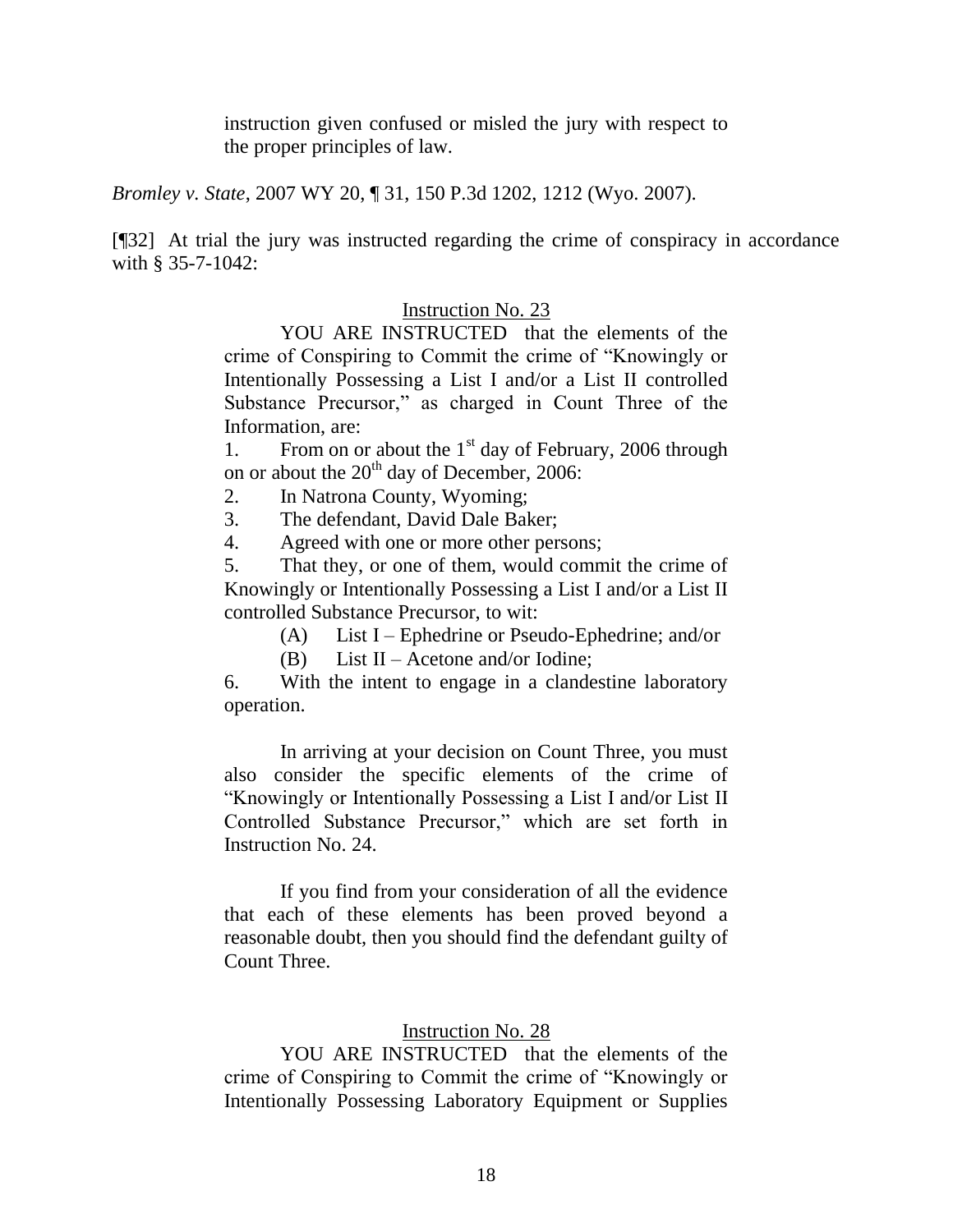With Intent to Engage in a Clandestine Laboratory Operation," as alleged in Count Four of the Information, are:

- 1. From on or about the  $1<sup>st</sup>$  day of February, 2006 through on or about the  $20<sup>th</sup>$  day of December, 2006:
- 2. In Natrona County, Wyoming;
- 3. The defendant, David Dale Baker;
- 4. Agreed with one or more other persons;

5. That they, or one of them, would commit the crime of "Knowingly or Intentionally Possessing Laboratory Equipment or Supplies With Intent to Engage in a Clandestine Laboratory Operation."

In arriving at your decision on Count Four, you must also consider the specific elements of the crime of "Knowingly or Intentionally Possessing Laboratory Equipment or Supplies," which are set forth in Instruction No. 29.

If you find from your consideration of all the evidence that each of these elements has been proved beyond a reasonable doubt, then you should find the defendant guilty under Count Four.

[¶33] Some factual background may be helpful to the reader on this issue. Baker was originally charged with two counts of conspiracy pursuant to § 35-7-1042. About one week prior to trial, the State moved to amend the Information to charge Baker with two counts of conspiracy pursuant to § 6-1-303, in place of the former statute. The State discussed, on the record, its confusion surrounding the issue of when each statute should be properly used and concluded that the general conspiracy statute would be the more appropriate statute upon which to proceed. A hearing was held on the matter at which the State demonstrated its indifference as to which statute was used. Defense counsel, however, was adamant that § 35-7-1042 was the appropriate charge. Both the district court and the State were willing to accept defense counsel's position on the matter:

> The Court: Okay. So that part of the amendment, everybody is clear, we"re operating under the conspiracy as charged and governed by the Controlled Substances Act, which means an overt act does not have to be established, but it has to be a bilateral operation.

…. Mr. Marken: And the State is comfortable with that. The Court: Okay.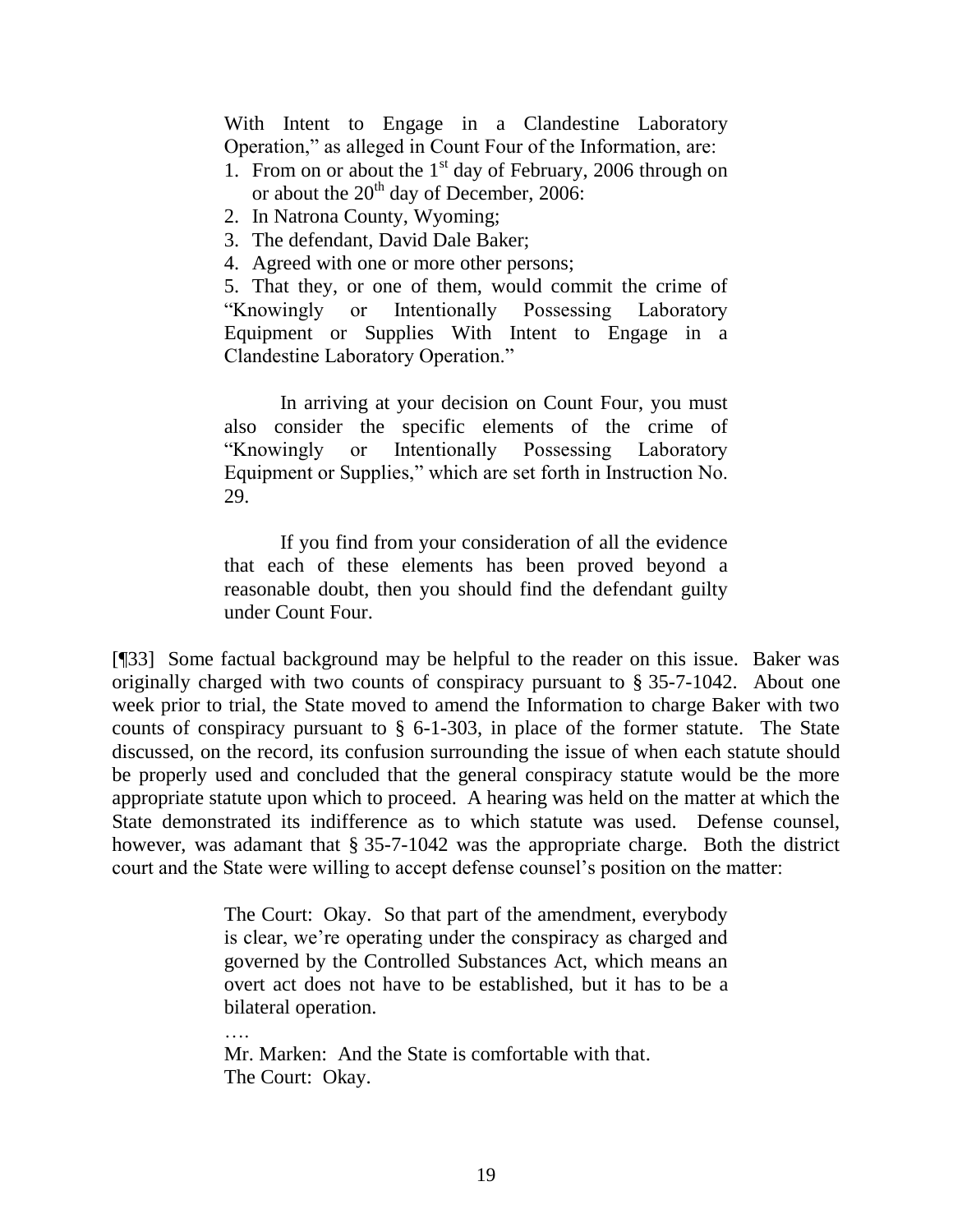Mr. Marken: Just so the record is clear – and I think it is at this point – the defense has had an opportunity to call whichever direction we want; and as I understand it, he has been saying the law of this case should be governed by 1042 and not 6-1-303.

The Court: That's what I understand.

Mr. Tolin: And, Your Honor, I think it would be improper for me to sit here and disingenuous to say that because it benefits the defendant, we want you to use this law even though it is clearly not the appropriate law. I think that is inappropriate for me as a defense counsel. And so I think I"m – I"m stuck with that position of what the Supreme Court said. And  $I - you know, even though -$ The Court: Okay. I understand, Mr. Tolin.

[¶34] With respect to a conspiracy, the jury heard testimony of Zachary Wolf and Crystal Merck, who both admitted to conspiring with Baker to obtain items for a methamphetamine lab. Also, the jury heard both of those witnesses testify regarding the overt acts that were taken in furtherance of the conspiracy (*i.e.*, searching for a methamphetamine recipe; holding bottles of anhydrous ammonia at home to manufacture methamphetamine; driving to purchase as much cold medicine as was possible; Baker supplying money for the purchase of such cold medicines; Merck crushing the cold medicine to place in alcohol as part of the methamphetamine-making process). Furthermore, the jury heard DCI Agent Wetzel testify about the presence of equipment used to manufacture methamphetamine in Baker's home, some of which actually tested positive for methamphetamine.

[¶35] In light of the discussion above, we conclude that § 6-1-303 does not apply to this case, in light of the discussion in *Palato* (the general conspiracy statute and the general drug conspiracy statute are distinct). However, we also agree with Baker that § 35-7- 1042 does not apply. We arrive at this conclusion after considering the structure and language of the challenged statutes. First, we consider the structure of the Act. Statutes as a whole are divided into titles, chapters, and articles. The Act is contained in Title 35, Chapter 7, Article 10. Statutory Article 10 is not confined simply to the Act. It contains two further provisions dealing with controlled substances: § 35-7-1061 ("Pilot program for real-time database data access") and § 35-7-1062 ("Pilot program for implementation assistance" $)$ <sup>4</sup>

 $\overline{a}$ 

<sup>&</sup>lt;sup>4</sup> The Act is defined in Wyo. Stat. Ann. § 35-7-1002(a)(xxviii)(LexisNexis2009) to mean §§ 35-7-1001 through 35-7-1060.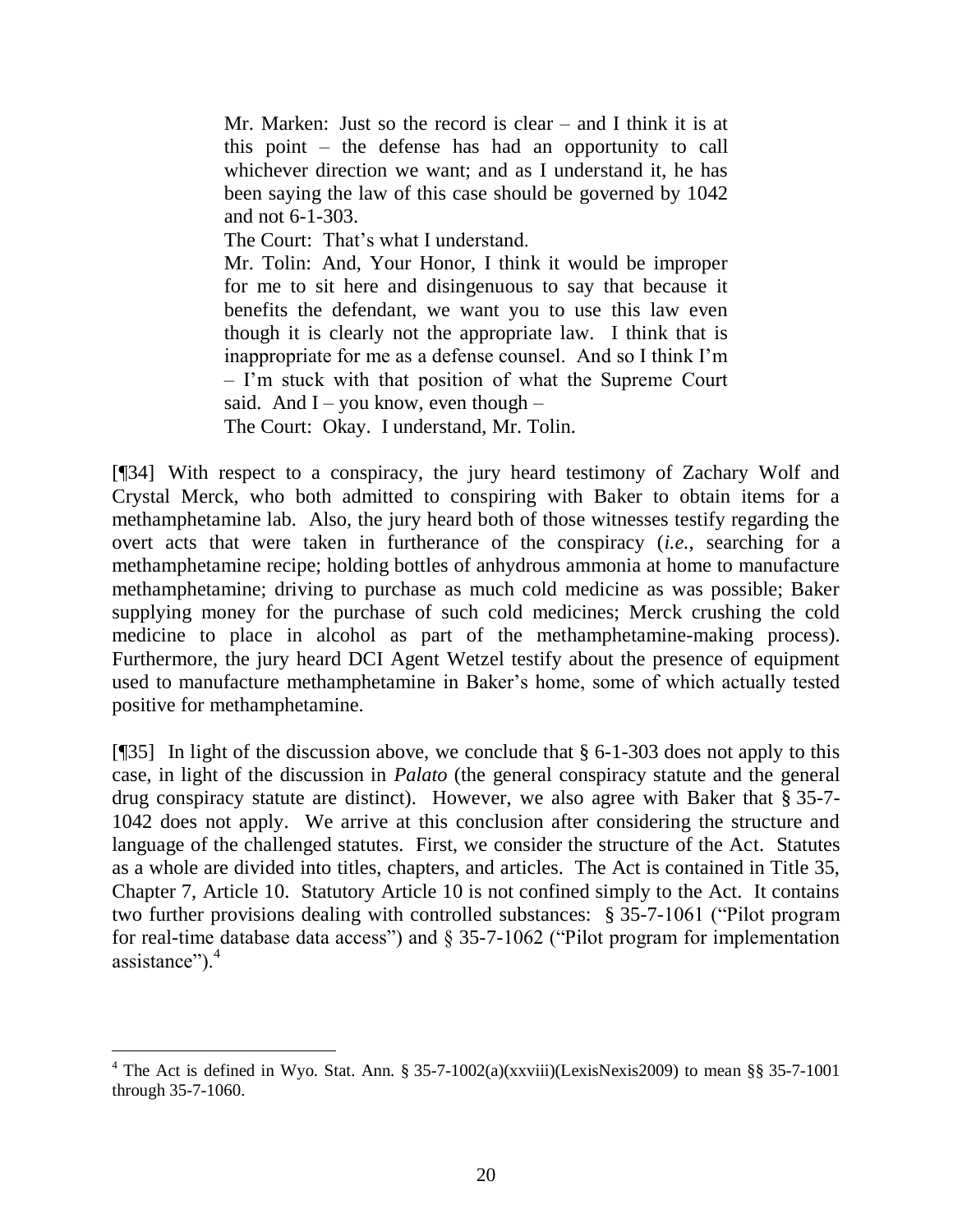[¶36] Turning to the confines and actual language of the Act, it is divided into ten articles.<sup>5</sup> Section 35-7-1042 is found in article V. By its language,  $\S 35$ -7-1042 is limited in scope to offenses "under this article." Considering the structure of the Act, the term "this article" as used in § 35-7-1042 looks to mean article V of the Act. Beyond the plain language, we find it is unlikely, too, that the Wyoming Legislature intended for § 35-7-1042 to apply to all provisions in statutory Article 10 in light of the fact that Article 10 contains provisions outside the confines of the Act.

[¶37] Even if § 35-7-1042 applied to all provisions contained in statutory Article 10, it still would not apply given the facts of this case. The substantive offenses Baker was charged with violating are contained in § 35-7-1059. This section is found in article IX of the Act and contains its very own conspiracy provision, which states: "It is unlawful for any person to knowingly or intentionally: … Conspire with or aid another to engage in a clandestine laboratory operation." § 35-7-1059(a)(iv). By well-settled rules of statutory construction, the specific statutory provision always prevails over a more general statutory provision. *See e.g. Schafer v. State,* 2008 WY 149, ¶¶ 13-15, 197 P.3d 1247, 1250-51 (Wyo. 2008). Thus, we conclude that § 35-7-1042 is inapplicable in this instance.

[¶38] The fundamental problem of this case is this: Counts III and IV charged Baker with conspiracy to possess precursors and laboratory equipment or supplies with the intent to engage in a clandestine laboratory operation. The conspiracies charged, however, are not crimes unless prohibited by the conspiracy provision of § 35-7-1059(a)(iv). Under the language of § 35-7-1059(a)(iv), this is not the case. As defined by Wyo. Stat. Ann. § 35-7-1058(a)(ii) (LexisNexis 2009), "clandestine laboratory operation" means:

## **§ 35-7-1058. Definitions.**

(a) As used in this article:

….

 $\overline{a}$ 

(ii) "Clandestine laboratory operation" means: (A) Purchasing or procuring chemicals, supplies, equipment or a laboratory location for the illegal manufacture of controlled substances;

(B) Transporting or arranging for the transportation of chemicals, supplies or

<sup>&</sup>lt;sup>5</sup> These articles are easily distinguishable from the overriding statutory articles by the fact that the word "article" is written in italics demarcated by a roman numeral, as opposed to the overriding statutory articles, which are printed in regular script and demarcated by numbers. Also, the Act articles begin with I and end with X, while the overriding statutory articles continue numerically from 10 to 11.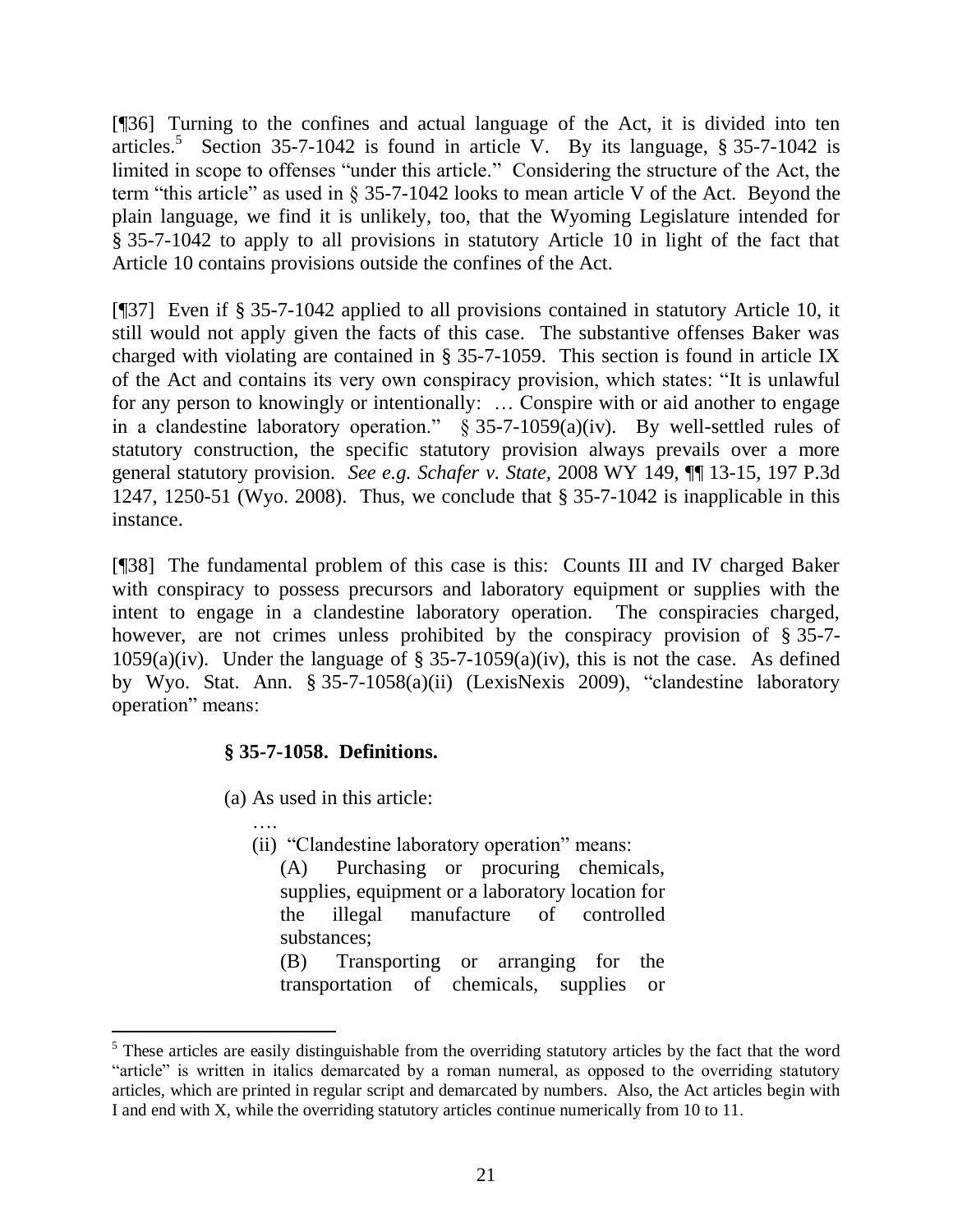equipment for the illegal manufacture of controlled substances;

(C) Setting up supplies or equipment for the illegal manufacture of controlled substances; or (D) Distributing or disposing of chemicals, equipment, supplies, or products used in or produced by the illegal manufacture of controlled substances

The crime of conspiracy under § 35-7-1059, as defined by the legislature, is comprised of conspiring to engage in the purchase, procurement, transportation, or distribution of chemicals, supplies, or laboratory equipment associated with the manufacture of controlled substances, or conspiring to set up equipment or supplies in preparation for the manufacture of controlled substances.

[¶39] From this language, it is apparent that Baker"s charged conduct of conspiring to possess precursors and laboratory equipment or supplies is not delineated as a crime under the conspiracy provision of  $\S 35$ -7-1059(a)(iv). The end result is that Baker was charged with and subsequently convicted of crimes that do not legally exist. Lacking a legal basis, those convictions must be reversed, and Baker should be sentenced accordingly.

# *Ineffective Assistance of Counsel*

[¶40] Next, Baker argues that he received ineffective assistance of counsel at trial because his trial attorney insisted that § 35-7-1042 was the correct conspiracy statute. When an appellant brings a claim of ineffective assistance of counsel for the first time on appeal, this Court conducts a *de novo* review of the facts pertinent to the claim of ineffective assistance. *Eaton v. State,* 2008 WY 97, ¶ 36, 192 P.3d 36, 61 (Wyo. 2008). Furthermore, we have adopted the two-part test advanced in *Strickland v. Washington,*  466 U.S. 668, 104 S.Ct. 2052, 80 L.Ed. 2d. 674 (1984). *Strickland* requires that to prove ineffective assistance of counsel, an appellant must prove first that counsel's performance was deficient. This requires showing that counsel made errors so serious that counsel was not functioning as the "counsel" guaranteed by the Sixth Amendment. Second, an appellant must prove that the deficient performance prejudiced the defense in such a manner as to deprive the appellant of a fair trial. *Pendleton v. State,* 2008 WY 36, ¶ 20, 180 P.3d 212, 218-219.

> We examine the conduct of defense counsel in light of all the circumstances in determining whether the identified acts or omissions fall outside the ambit of professionally competent assistance, bearing in mind the function of counsel is to make the adversarial testing process work in every case.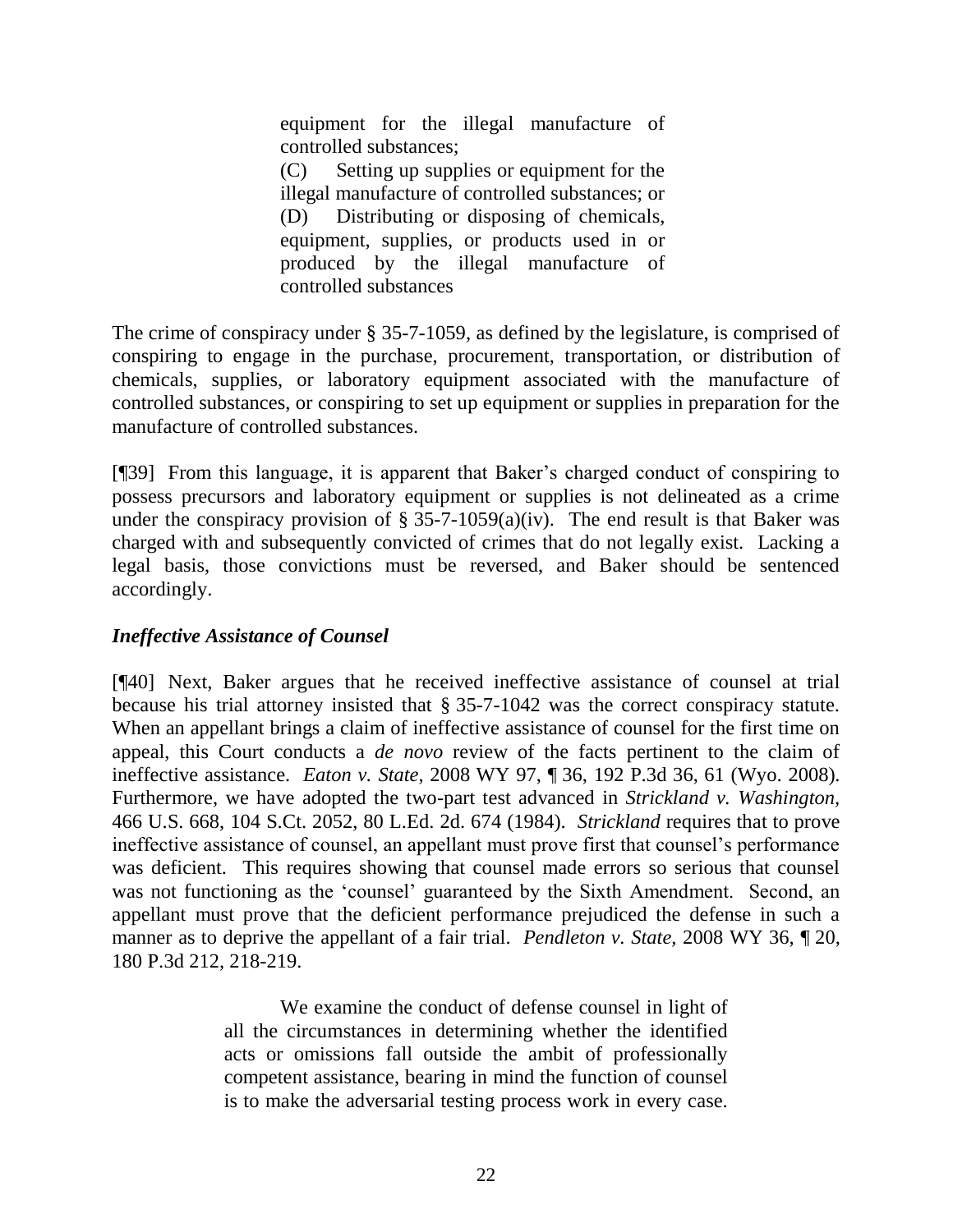We do not evaluate the efforts of counsel from a perspective of hindsight but, rather, we endeavor to reconstruct the circumstances surrounding counsel's challenged conduct and evaluate the professional efforts from the perspective of counsel at the time. "We invoke a strong presumption that counsel rendered adequate and reasonable assistance making all decisions within the bounds of reasonable professional judgment." *Gist* [*v. State*], 737 P.2d [336,] 342 [(Wyo. 1987)].

*Bloomquist v. State,* 914 P.2d 812, 820 (Wyo. 1996) (internal citations omitted).

[¶41] The burden of proving that counsel was ineffective rests entirely on the appellant. *Martinez v. State*, 2006 WY 20, ¶ 23, 128 P.3d 652, 663 (Wyo. 2006). The appellant must also demonstrate the existence of a reasonable probability that, absent the deficiency in counsel's performance, the result of the proceedings would have been different. A failure to make the required showing of either deficient performance or sufficient prejudice defeats an ineffectiveness claim. An ineffectiveness claim may be disposed of solely on the ground of lack of sufficient prejudice. *Id*.

[¶42] Considering that we have determined that § 35-7-1042 was the incorrect conspiracy statute to be applied to Baker's case, and considering that Baker's attorney insisted that § 35-7-1042 was the correct conspiracy to be applied, we conclude that Baker's trial counsel's performance was deficient. However, it tempers our analysis of this issue when also taking into consideration that we have determined that the alternative statute offered (§ 6-1-303) was also inapplicable. Further tempering our analysis is the fact that Baker was properly convicted of one count of possession and two counts of child endangerment resultant from the confiscation of the items consistent with the manufacture of methamphetamine. Thus, although counsel's performance may have been deficient in insisting on the wrong statute, we cannot conclude that absent that deficiency, the result of the proceedings would have been altogether different  $-$  i.e., resulted in acquittal, or that Baker was ultimately prejudiced. *See Bromley v. State,* 2007 WY 20, ¶ 35, n.1, 150 P.3d 1202, 1213, n.1 (Wyo. 2007).

# *Merger*

[¶43] In his final argument, Baker contends that Counts II, III, and IV of the criminal information – essentially, the conspiracy counts - should merge for the purposes of charging and sentencing. Considering our analysis of the applicable statutes, Baker"s charged conduct of conspiring to possess precursors and laboratory equipment or supplies is not, as we stated above, "delineated as a crime under the conspiracy provision of § 35- 7-1059(a)(iv)" Thus, the charges and convictions under that statute are reversed, and Baker should be sentenced accordingly.